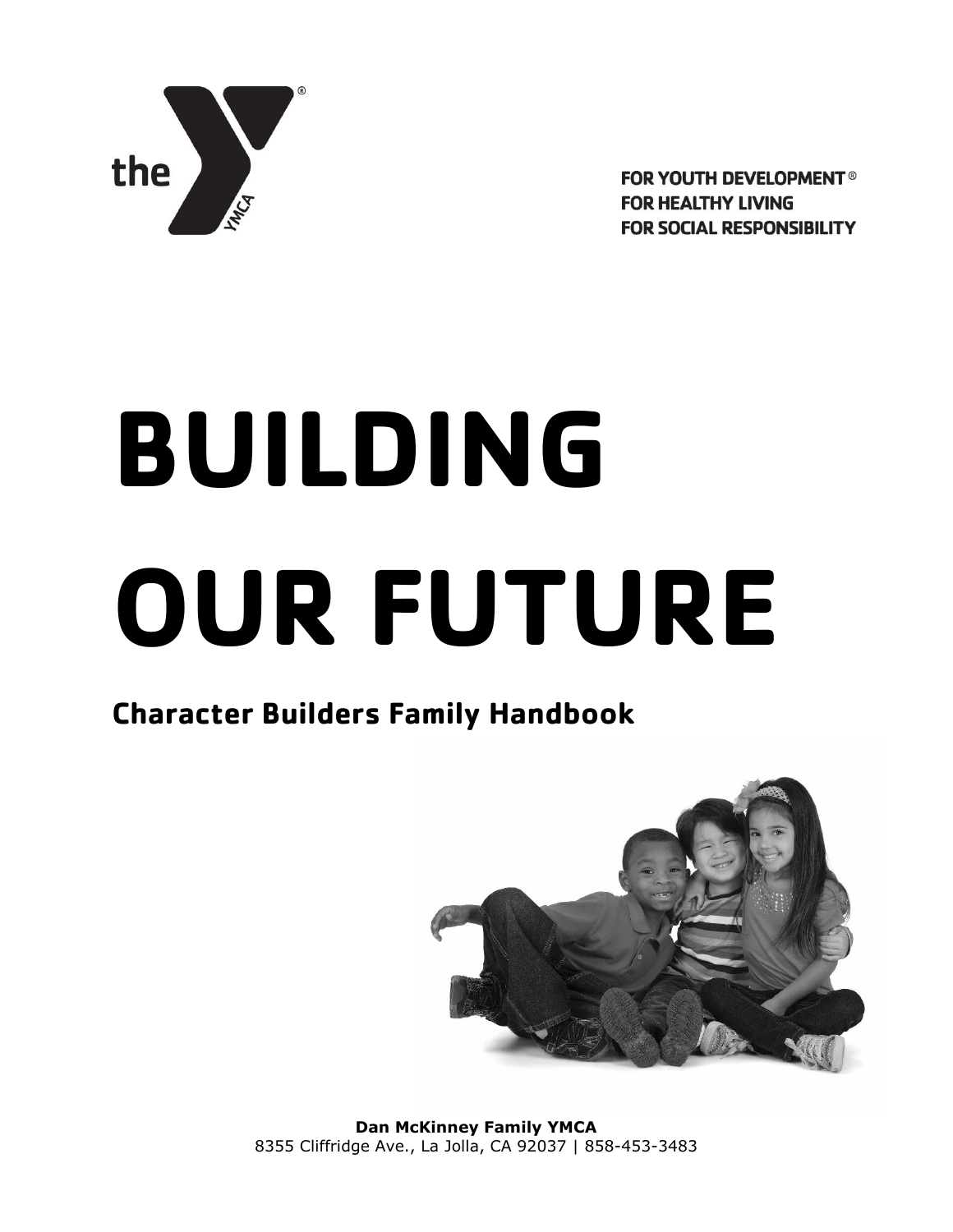## <span id="page-1-0"></span>**YMCA CONTACT INFORMATION**

For billing and enrollment questions please contact: [mckinneycb@ymcasd.org](mailto:mckinneycb@ymcasd.org)

For program operating questions please contact:

Program Director II Licensed Childcare Brenda Stevens 858-535-2922 bstevens@ymcasd.org

Childcare Coordinator Jenny Gutierrez 858-535-2926 jgutierrez@ymcasd.org

TAX ID NUMBER: 95-2039198

## **Dan McKinney Family YMCA**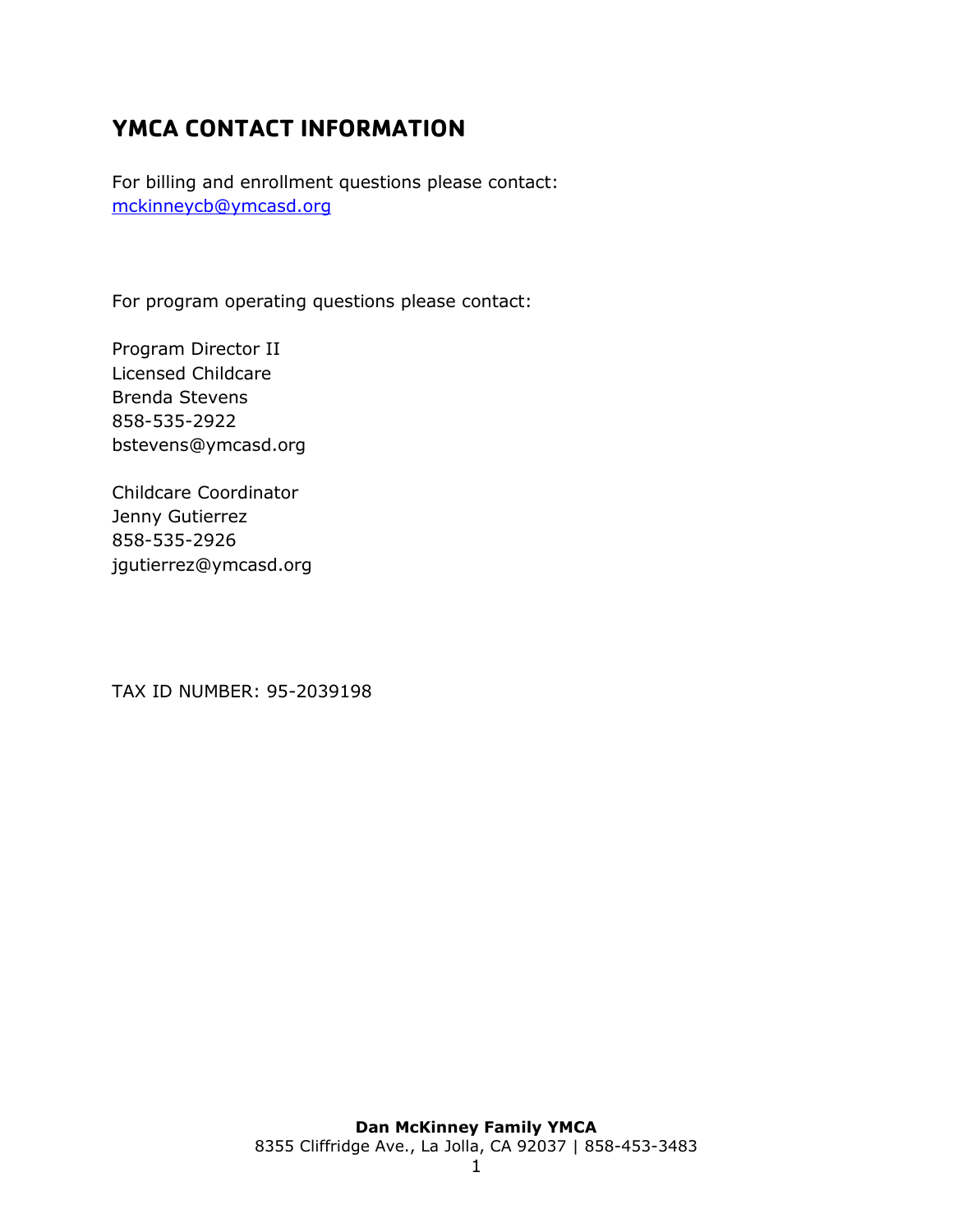# <span id="page-2-0"></span>**CONTENTS**

| YMCA CONTACT INFORMATION 1            |
|---------------------------------------|
|                                       |
|                                       |
|                                       |
|                                       |
|                                       |
|                                       |
|                                       |
|                                       |
|                                       |
|                                       |
|                                       |
| FEES & PAYMENT CALCULATIONS 7         |
|                                       |
|                                       |
| WITHDRAWAL & CHANGES TO ENROLLMENT 8  |
| SPECIAL NEEDS CONSIDERATIONS 8        |
|                                       |
|                                       |
|                                       |
| EXTRACURRICULAR ACTIVITIES 10         |
|                                       |
| FAMILY & PROGRAM COMMUNICATION  11    |
|                                       |
| PROGRAM VISITATION & VOLUNTEERING  12 |

| BABYSITTING & OUT OF PROGRAM CONTACT 16 |  |
|-----------------------------------------|--|
|                                         |  |
|                                         |  |
| CONSEQUENCE SEQUENCE 17                 |  |
| UNACCEPTABLE BEHAVIORS 17               |  |
| PARENT/GUARDIAN CONDUCT 18              |  |
|                                         |  |
|                                         |  |
|                                         |  |
|                                         |  |
| INCIDENTAL MEDICAL SERVICES  21         |  |
|                                         |  |
|                                         |  |
|                                         |  |
|                                         |  |
|                                         |  |
| CHILD ABUSE PREVENTION24                |  |
|                                         |  |
|                                         |  |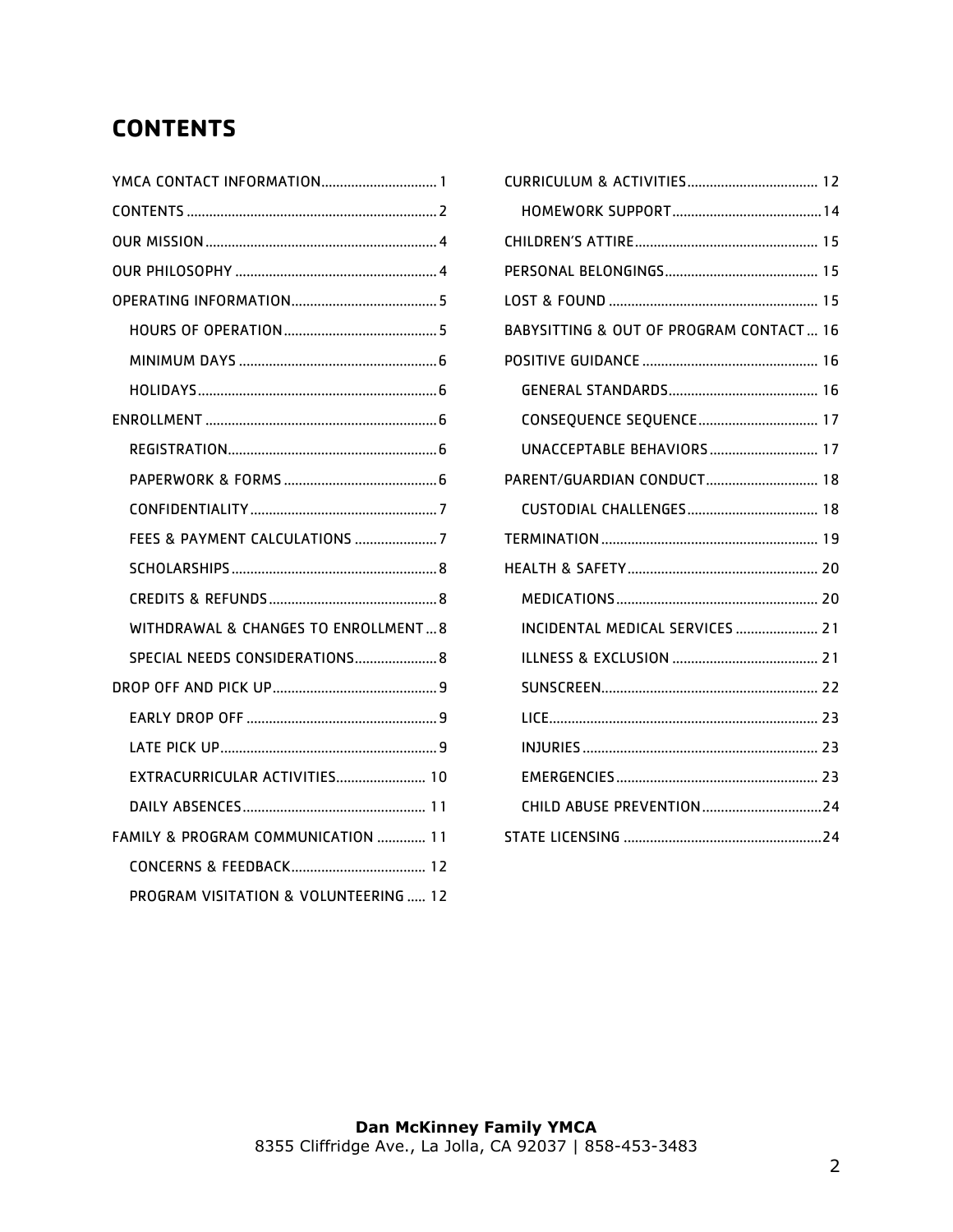Dear YMCA Family,

Welcome to our YMCA of San Diego County Child & Youth Development Character Builders Program. The Y is the largest and oldest provider of youth development services in San Diego County, with a long history of providing a real, positive impact in the lives of youth. We are dedicated to strengthening families as a community resource that nurtures the potential in children.

Our focus is to ensure a fun, enjoyable experience for your child, where they gain new knowledge, skills and abilities, in a safe and secure environment.

This handbook is your guide to this program. It explains operations, policies and procedures, safety precautions, activities, and communication standards. If you have a question that is not covered in this handbook, please contact your program's leadership.

Our programs are licensed by the state of California. Our excellent quality staff are background cleared through the Department of Justice and trained in CPR, First Aid, and Child Abuse Prevention to ensure the safety of your child.

We look forward to helping your child grow to their fullest potential and to building lasting relationships with your child, your family, and our community.

Sincerely,

Brenda Stevens Licensed Childcare Director II Dan Mckinney Family YMCA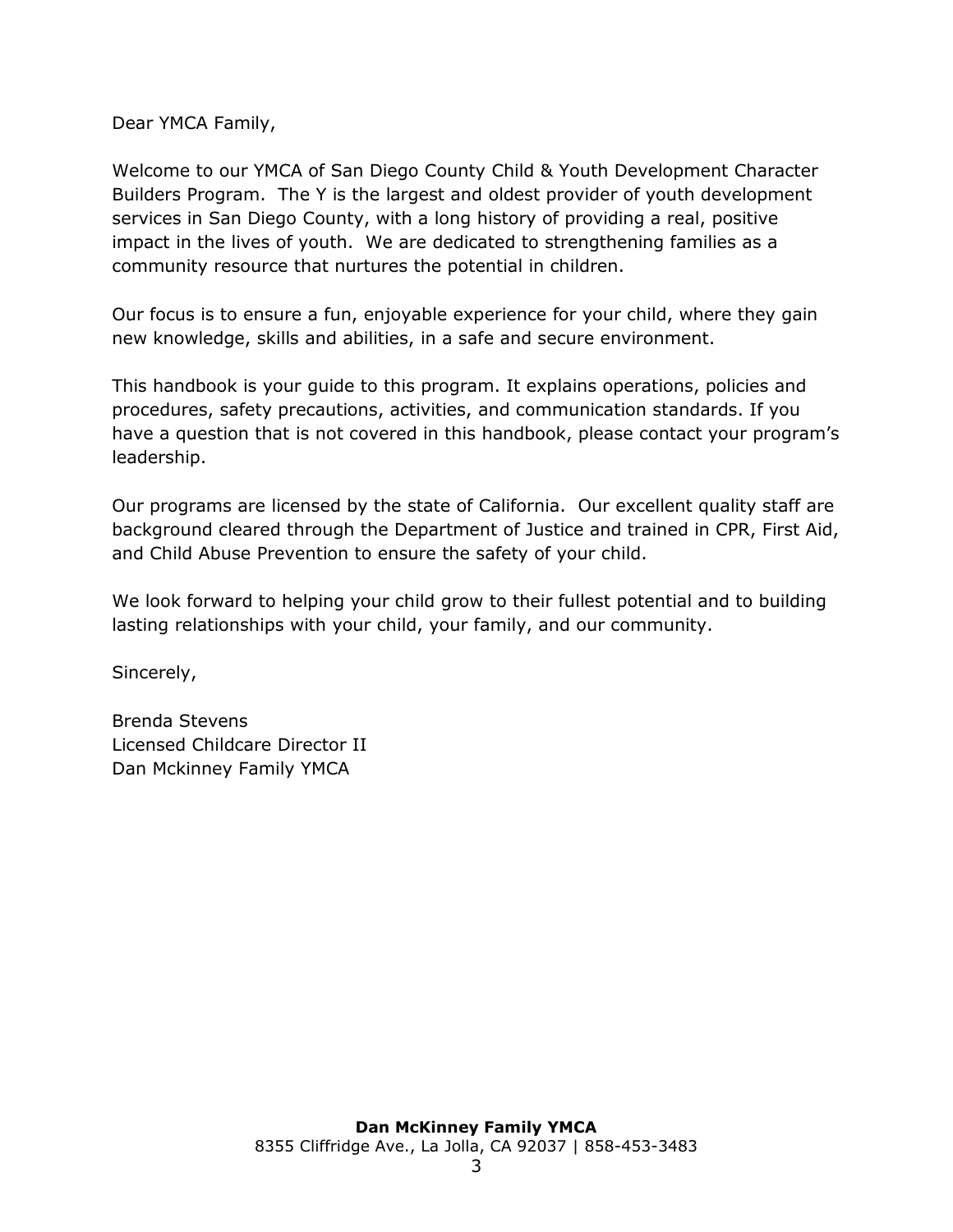## <span id="page-4-0"></span>**OUR MISSION**

The YMCA of San Diego County is dedicated to improving the quality of human life and to help all people realize their fullest potential as children of God through the development of spirit, mind and body.

Children will experience the YMCA Mission by participating in activities that:

- Develop SPIRIT by developing self-control, a willingness to volunteer and help others, the ability to stand up to peer pressure, valuing differences in others, making new friends, and finding a place where they belong.
- Develop MIND by gaining new knowledge, skills and abilities, being motivated to learn, assisting with homework, doing better in school, discovering what can be achieved, being open to new experiences, and ultimately pursuing interests they are passionate about.
- Develop BODY by leading a balanced and healthy lifestyle, serving healthy snacks, being physically active, eating more fruits and vegetables, and staying away from drugs and alcohol.

## <span id="page-4-1"></span>**OUR PHILOSOPHY**

The YMCA Child & Youth Development Programs respect the values and diversity each family holds, and we care for each child with warmth and compassion assuring that each child is safe and secure. We represent ourselves as positive adult role models and embrace strong, positive self-image through all our activities. We believe children are strong, capable learners who learn best through social and environmental interactions. Our staff members provide opportunities that stimulate each child's physical, social, intellectual, and emotional development. Our curriculum is used to plan for children's experiences, but also allows for adaptations and modifications to best meet the needs of all children.

YMCA Child and Youth Development Goals

It is our goal to provide all children in our care with a safe and secure environment, one in which they feel a sense of belonging, make friends, have strong relationships with staff, and most of all, a place they can have a fun, enjoyable experience.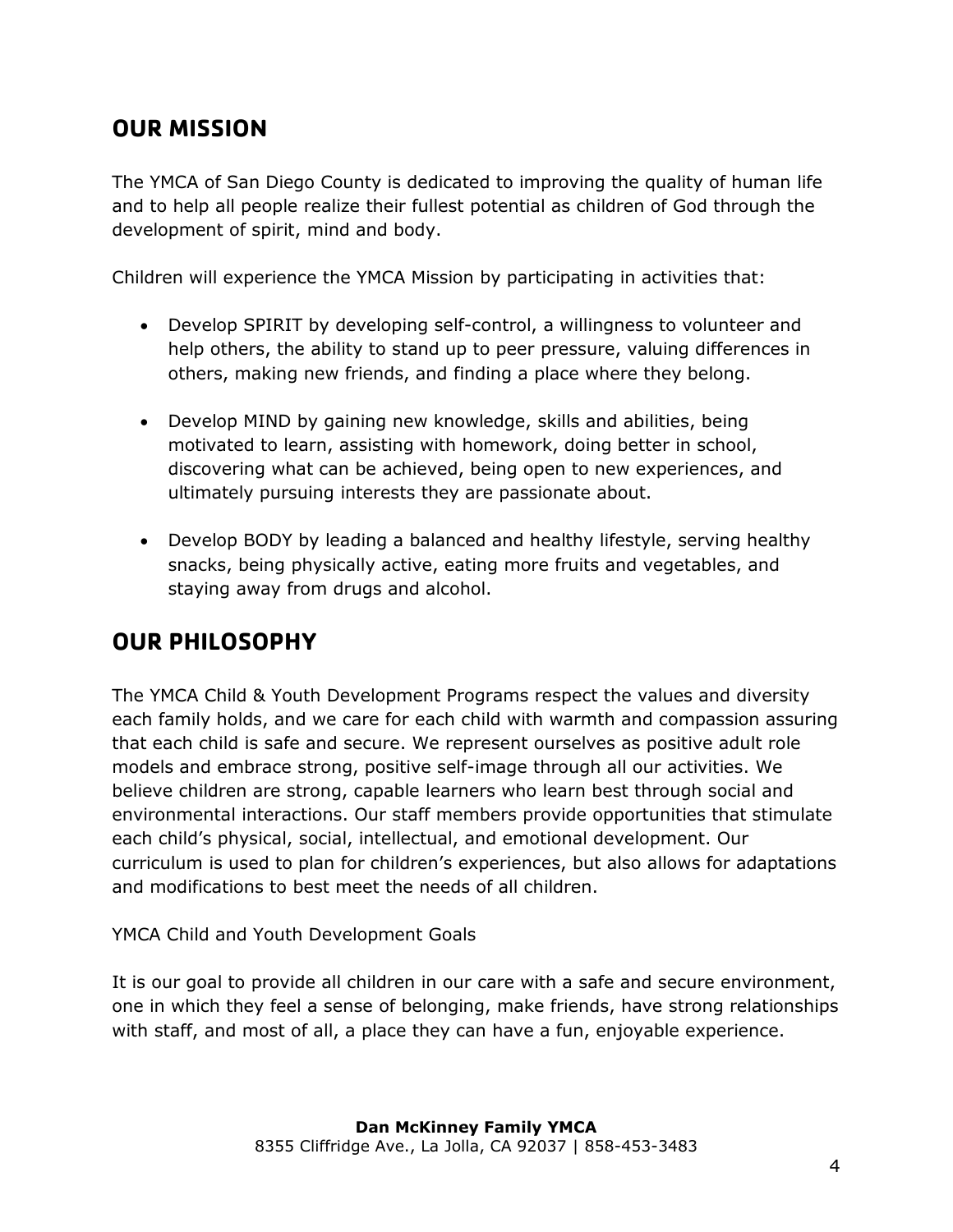- To help develop and demonstrate the YMCA's values of Caring, Honesty, Respect and Responsibility.
- To increase physical activity and self-control.
- To strengthen interpersonal and social skills.
- To stand up to peer pressure and value the differences in others.
- To be motivated to learn and do better in school.
- To pursue an interest they are passionate about and discover what they can achieve.
- To support and strengthen families, focusing on:
	- o Improving communications between you and your child.
	- o Connecting you to other families.
	- o Giving people an opportunity to give back and support their neighbor.

## <span id="page-5-0"></span>**OPERATING INFORMATION**

#### <span id="page-5-1"></span>HOURS OF OPERATION

Program hours of operation are specific to each program and based on facility and school district schedules. The Dan McKinney YMCA offers programs at the following locations:

| Location                              | License Number               | <b>Operating Hours</b> |                              |  |
|---------------------------------------|------------------------------|------------------------|------------------------------|--|
| <b>Torrey Pines Elementary School</b> | 376700147                    | Mon-Fri                | 6:30 AM-8:30 AM              |  |
| 8350 Cliffridge Ave.                  |                              | M,T,Th,F               | 3:00 PM-6:00 PM              |  |
| La Jolla, CA 92037                    |                              |                        | Wed/Min Day 12:30 PM-6:00 PM |  |
| Phone: 858-967-5763                   | Email: szhang@ymcasd.org     |                        |                              |  |
| La Jolla Elementary School            | 376700148                    | Mon-Fri                | $6:30$ AM-8:30 AM            |  |
| 1111 Marine St.                       |                              | M, T, Th, F            | 2:45 PM-6:00 PM              |  |
| La Jolla, CA 92037                    |                              |                        | Wed/Min Da 12:15 PM-6:00 PM  |  |
| Phone: 858-967-6537                   | Email: acooley@ymcasd.org    |                        |                              |  |
| <b>Bird Rock Elementary</b>           | 376700099                    | Mon-Fri                | $6:30$ AM-8:30 AM            |  |
| 5371 La Jolla Hermosa Ave.            |                              | M, T, Th, F            | 3:00 PM-6:00 PM              |  |
| La Jolla, CA 92037                    |                              | Wed/Min Da             | 12:15 PM-6:00 PM             |  |
| Phone: 858-967-6544                   | Email: jqutierrez@ymcasd.org |                        |                              |  |

For additional schools serviced, program locations, program types, and the local YMCA branch location that services them:

- On-Line: [www.ymca.org](http://www.ymca.org/)
- YMCA Childcare Resource and Referral: 1 (800) 481-2151

#### **Dan McKinney Family YMCA**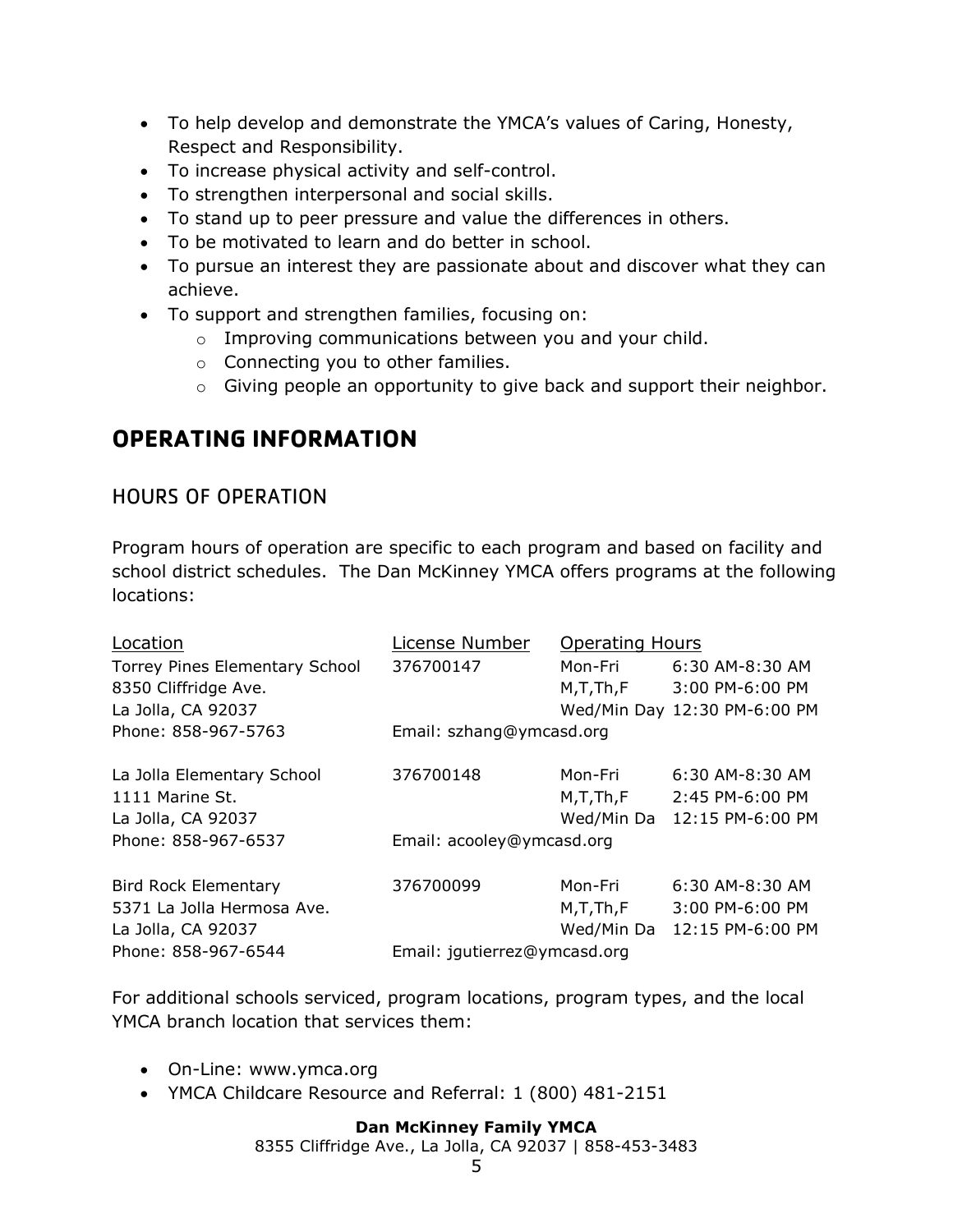#### <span id="page-6-0"></span>MINIMUM DAYS

For many schools, there are days when the children are released from school early (minimum days). In addition, schools may have minimum days on other various dates. On all days our after-school programs run from the time of school dismissal until the program closing time, regardless of dismissal time for the day.

#### <span id="page-6-1"></span>**HOLIDAYS**

Character Builders only operates on days when school is in session. For days when school is not in session there often are alternate care and/or day camp options at an additional fee. Please look for opportunities to register separately for these programs.

All programs are closed on the following holidays:

- New Year's Day
- Memorial Day
- Fourth of July
- Labor Day
- Thanksgiving & the day after Thanksgiving
- Christmas Day

## <span id="page-6-2"></span>**ENROLLMENT**

#### <span id="page-6-3"></span>REGISTRATION

A completed registration is required prior to attending our programs. You can register at the Dan McKinney YMCA branch facility anytime during regular business hours. Once your registration materials and payment are completed and processed it may take up to three business days before your child can start in the program. We will inform you of the specific timeline at the time of registration completion.

#### <span id="page-6-4"></span>PAPERWORK & FORMS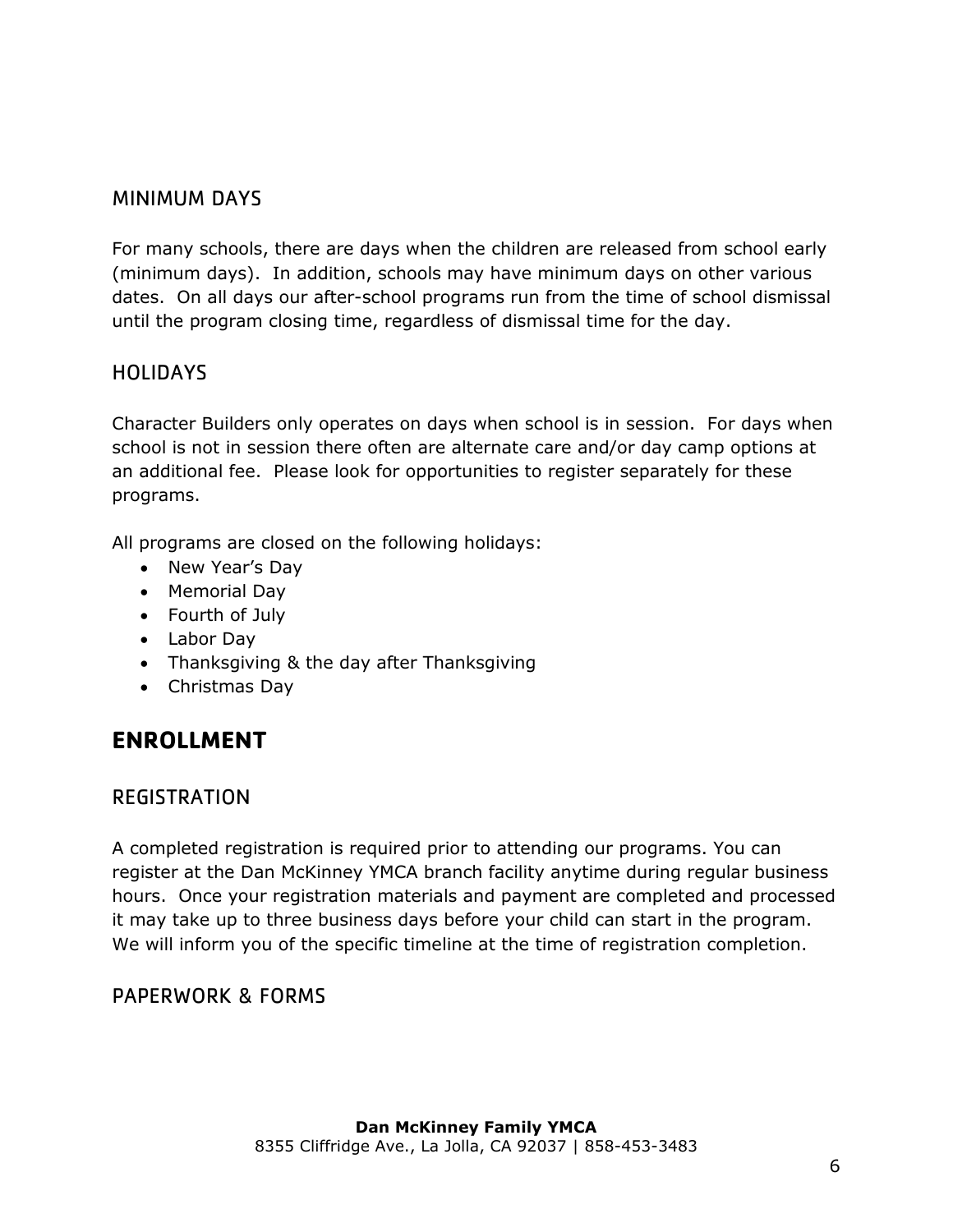Per California State Licensing regulations, all forms and documents must be updated yearly. In addition, personal information (e.g. phone number, address, emergency contact, etc.) must be kept up to date throughout the year.

## <span id="page-7-0"></span>CONFIDENTIALITY

The YMCA keeps all personal information internal and does not distribute this information to any third-party organizations. However, by enrolling your child you acknowledge that, per Department of Social Services, Community Care Licensing, and Title 22 regulations, your child's file is available for review by the Department of Social Services and that representatives from these agencies may privately interview your child without prior parental/guardian permission.

In addition, law enforcement personnel may request the information listed in your child's file and may privately interview your child if necessary.

Please note, that the enrolling parent/guardian is the only person who is authorized to view, change enrollment information, and add or remove authorized pick-up information unless they indicate on the registration form that the additional parent/guardian or another authorized person may also do so. If additional persons are authorized, the enrolling parent/guardian retains the final decision making authority.

The YMCA does not release attendance or other program documentation without the consent of the enrolling parent or a court order. In addition, providing this information takes time and effort and may also require a fee for services and copying charges.

## <span id="page-7-1"></span>FEES & PAYMENT CALCULATIONS

The enrolling parent/guardian is responsible for all fees related to your child's participation including any co-pays, family fees, registration fees, and late pick-up fees. This includes families who receive assistance financially from the YMCA or third-party agencies (e.g. CDA, CRS, NACCRRA). These also include all gaps in financial coverage by these agencies and the costs of the program.

Payments are processed by bank draft or credit card draft. Unpaid program fees, recurring non-sufficient funds (NSF), and/or returned payments will be cause for suspended enrollment and/or disenrollment from the program.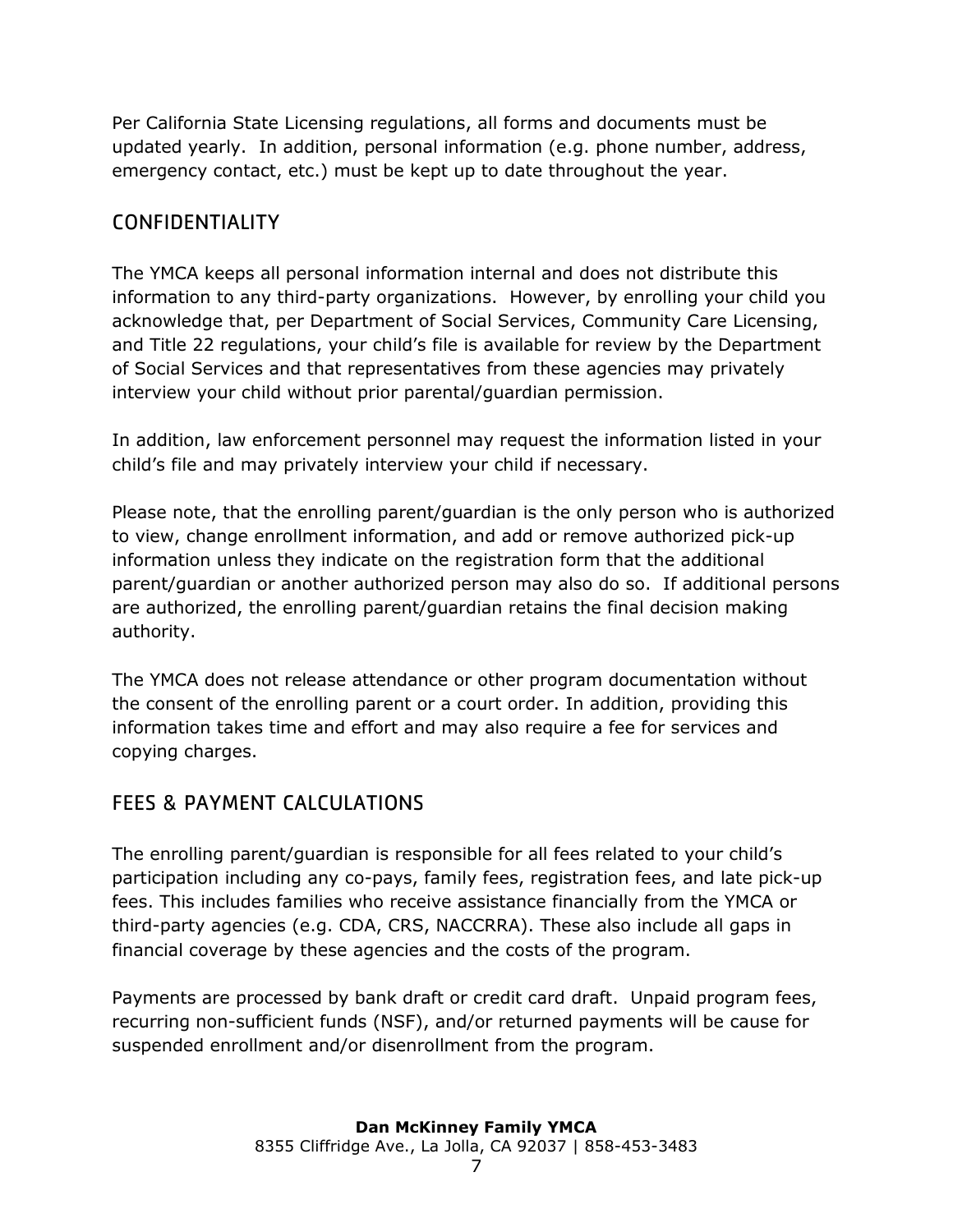In an effort to provide a convenient and consistent monthly amount for families, our monthly fee calculations are based on the program service costs for the entire year/school year and averaged across all the months of service. Because of this, the days of service may vary month to month and, therefore, there are no credits or refunds for shorter months.

#### <span id="page-8-0"></span>**SCHOLARSHIPS**

The YMCA provides scholarships for families who qualify. Applications are available through your local YMCA branch. These opportunities are made available through generous donations from participants, members, and community residents. If you are interested in donating or volunteering with raising funds to help families in need, simply contact any YMCA staff member. We are proud to be able to provide people with the opportunity to give back and support their neighbors.

#### <span id="page-8-1"></span>CREDITS & REFUNDS

When you enroll your child, you are reserving space, time, staffing, and provisions, whether or not your child attends. We do not make adjustments in the monthly fees for absence, illness, vacations, or non-participation.

## <span id="page-8-2"></span>WITHDRAWAL & CHANGES TO ENROLLMENT

Participants desiring to withdraw from the program need to provide ten business days written notification to the Dan McKinney YMCA branch administrative office. Parents/guardians are responsible for the full (non-prorated) monthly program fee if a written notice is not received.

Changes in schedules or days of attendance also require a notification of ten business days to the Dan McKinney YMCA branch administrative office to make the changes to your account. Approvals of changes in schedules or days are subject to availability.

## <span id="page-8-3"></span>SPECIAL NEEDS CONSIDERATIONS

The YMCA of San Diego County values the differences in all people within our association and the communities we serve. If, for your child to successfully participate in the program, our staff members need to know information or provide services for your child beyond the regular and normal capability of our program, you must contact your program's Program Director prior to enrollment. It is in this

#### **Dan McKinney Family YMCA**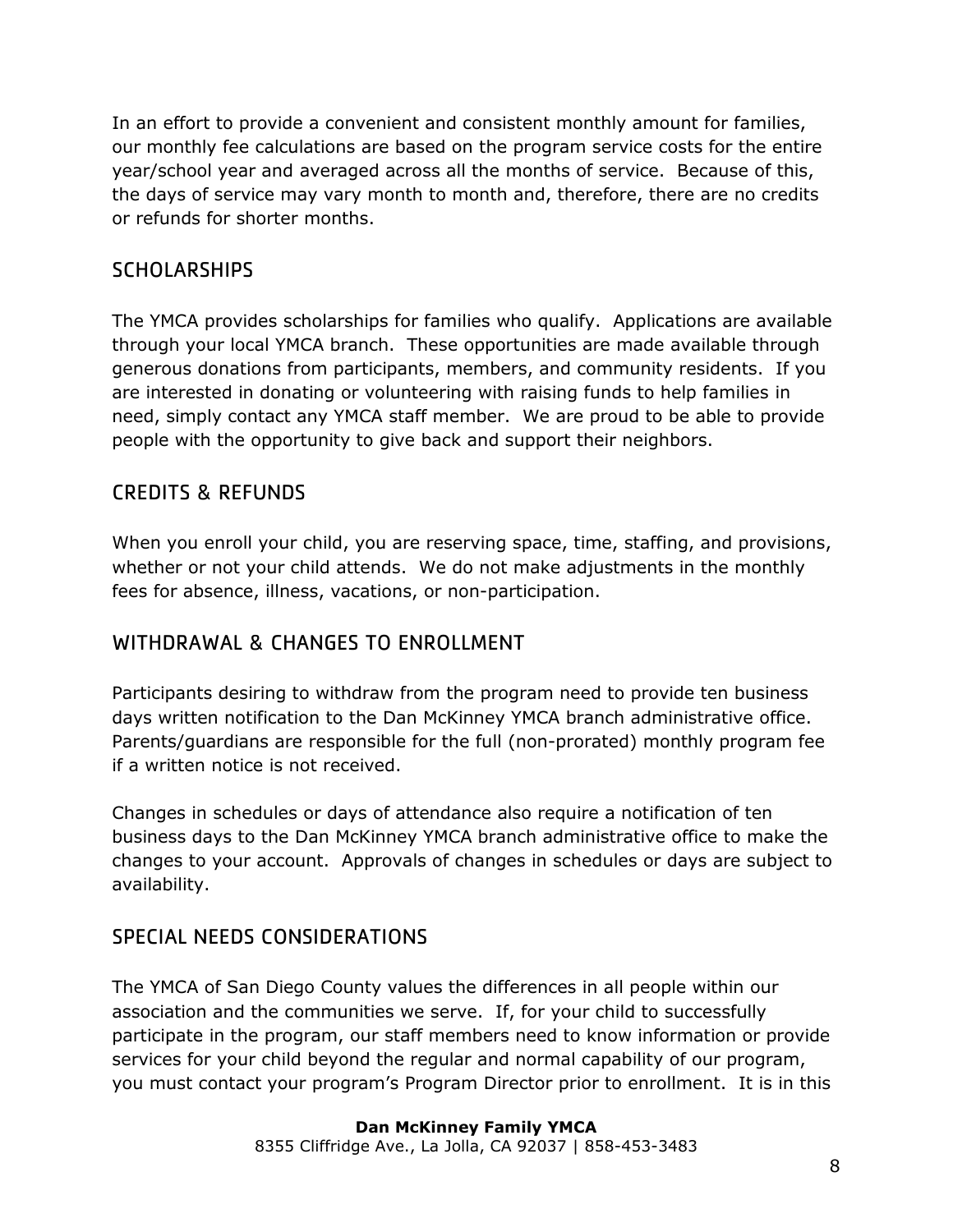way that we can assess if we are able to reasonably provide the needed services, and if so, how and the timing of our ability to provide any necessary considerations prior to your child attending.

# <span id="page-9-0"></span>**DROP OFF AND PICK UP**

It is a requirement to sign your child in and out of the program each day they attend.

Persons dropping off children need to be a minimum of 18 years old, escort the child into the program, and will need to legibly sign their full name and note the exact time on the sign-in sheets.

Persons picking up children from the program need to be authorized in the child's registration packet, be a minimum of 18 years old, and will need to legibly sign their full name and note the exact time on the sign-out sheets.

For your child's safety, only authorized persons may pick up your child. Your authorized pick-up persons are designated in your child's registration packet. The enrolling parent/guardian is the only person who may edit who is authorized unless they indicate on the registration form that the additional parent/guardian or another authorized person may also do so.

All staff members are required to positively identify the authorization of all persons picking up children from the program. All persons must be prepared to present a valid government issued photo ID when picking up a child.

For the safety and security of the children, children may not have permission to sign themselves into or out of the program.

## <span id="page-9-1"></span>EARLY DROP OFF

To ensure your child's safety, all children in before-school programs will need to be signed into the program by an adult (18 years old or older) after the program opening time begins. Therefore, children should never be left unattended waiting for a program to begin.

## <span id="page-9-2"></span>LATE PICK UP

In the event a child is picked up after the program's closing time, a late fee of \$1 per minute after the program closing time will be assessed. Please do not pay in

#### **Dan McKinney Family YMCA**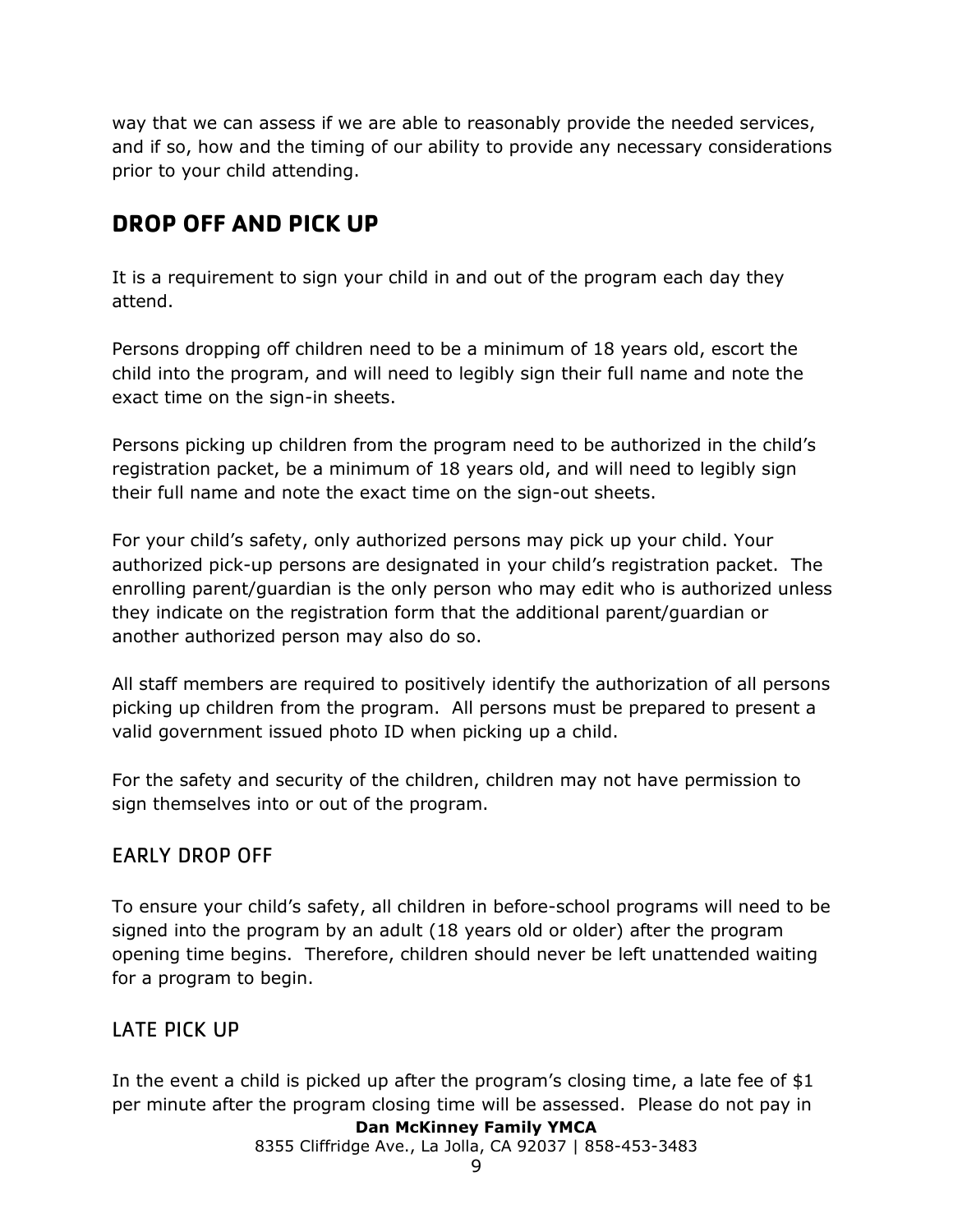cash at this time. Instead, you will be asked to sign a form indicating the pickup time. This amount will be added to your YMCA account for billing.

When a child has been left after closing time, families can expect the following to occur:

- 1. We will attempt to make contact with all persons authorized to pick your child up from the program, starting with the parent/guardians.
- 2. Children left for over 30 minutes after the program closing time may be turned over to the local authorities.
- 3. The YMCA may terminate enrollment when a family is late picking up their child after the program closes on multiple occasions or a single excessive occasion.

## <span id="page-10-0"></span>EXTRACURRICULAR ACTIVITIES

Children often lead very busy lives, with multiple interests that happen before, during or directly after their YMCA program time. In order to ensure their safe transition, please note the following information and requirements:

If the Character Builders program is located at a school site and your child participates in extracurricular activities on their school campus:

Attending activities prior to their YMCA program requires written parent permission that includes days and times, expected arrival time to our program, type of activity, and names of authorized escorts to and from the activity (ask for a Kids Going Places Log to utilize the Y's pre-made form). Children will be signed in to the YMCA program at the time of arrival from the activity.

Attending activities during YMCA program time: the names of the adults who are operating the extracurricular activity will need to be added to your child's authorized pick-ups. They will then be responsible for signing your child out of and back into the program on the extracurricular activity days.

During extracurricular activities, your child will not be under the care of YMCA staff.

If the Character Builders program is located at or near your local YMCA branch and your child participates in extracurricular activities offered by their local YMCA: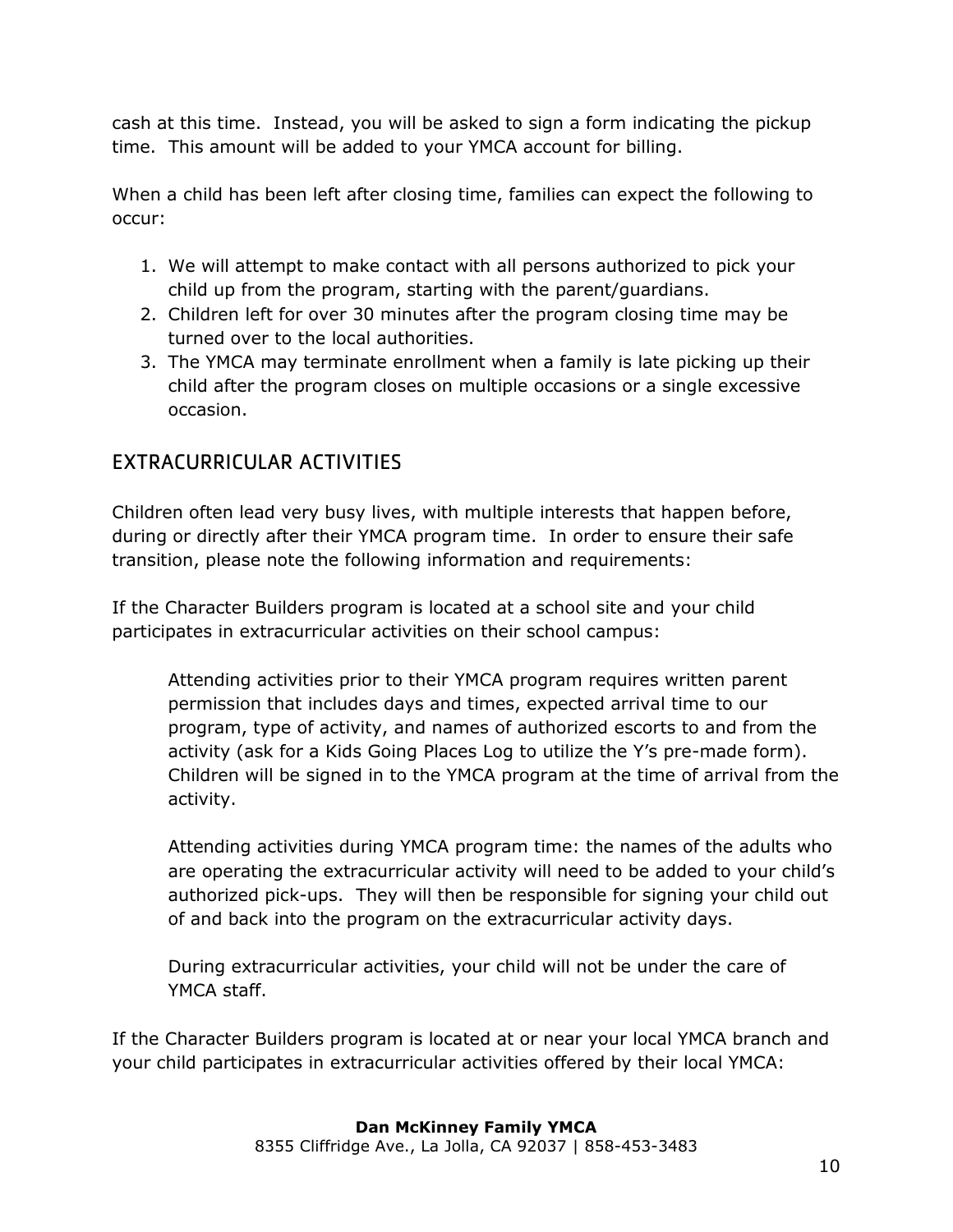Attending other YMCA activities prior to the YMCA Character Builders program requires written parent permission that includes days and times, expected arrival time to our program, type of activity, and names of authorized escorts to and from the activity (ask for a Kids Going Places Log to utilize the Y's pre-made form). Children will be signed in to the YMCA program at the time of arrival from the activity.

Unfortunately, due to legal requirements, we are unable to allow children to attend other YMCA activities once they have signed into the YMCA Character Builders program, except when an authorized person signs them out and back in. The enrolling parent/guardian may add another adult (who is not a YMCA staff member) to your child's authorized pick up list. They will then be responsible for signing your child out of and back into the program on the extracurricular activity days.

During extracurricular activities your child will not be in a California State Licensed program or in the custodial care of YMCA staff.

There are times when our programs have the ability to add programming to the Character Builders program in collaboration with our other YMCA departments. In these cases, the programming is conveniently offered as part of the Character Builders program and, therefore, your child will still be in the care of their regular YMCA staff and no sign-in or sign-out transition will be necessary.

#### <span id="page-11-0"></span>DAILY ABSENCES

If your child is going to be absent, it is important that you notify the program. In the event that your call goes to voicemail, please leave us a message. If you do not notify us of your child's absence, the YMCA may attempt to contact you to verify the absence.

## <span id="page-11-1"></span>**FAMILY & PROGRAM COMMUNICATION**

Excellent communication between staff and parents is essential in providing quality care for your child. We provide multiple avenues for communication regarding your child, as well as, feedback for our programs. These can include: newsletters, activity calendars, parent advisory committees, bulletin boards, in person communication at drop-off and pick-up, surveys, email, and special events. It is through these methods that we keep our families informed of their child's progress, achievements and daily activities.

#### **Dan McKinney Family YMCA**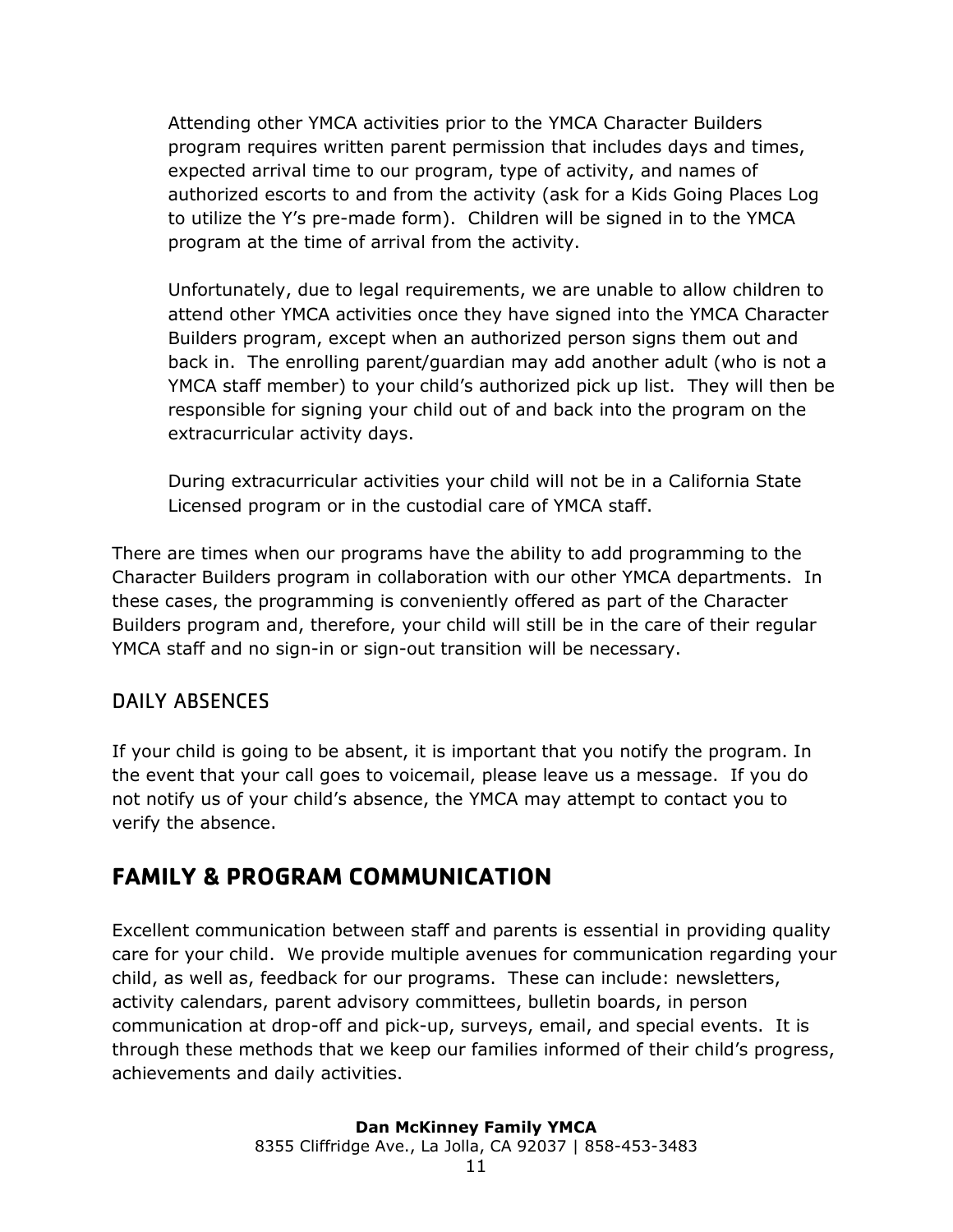## <span id="page-12-0"></span>CONCERNS & FEEDBACK

The YMCA of San Diego County is dedicated to developing and maintaining high levels of service to families participating in the Character Builders program. We want to hear from you if we have and if we have not accomplished this goal. Any of our YMCA staff are available to assist you with your concerns or questions and will work with you to find a resolution. In the event that a concern is not resolved to your satisfaction, you may contact your Site Supervisor or the Program Director. You have the right to share concerns without the fear of retaliation. All concerns will be investigated and addressed with the appropriate parties.

As part of our continual improvement process, we have an annual independent survey for parents as a tool to help us know what we are doing well, as well as, to improve the quality and care within our programs. Please look forward to this confidential survey coming out in November and we look forward to you providing us your honest feedback.

#### <span id="page-12-1"></span>PROGRAM VISITATION & VOLUNTEERING

We are committed to providing a family-friendly environment. You are welcome to visit and observe the program at any time. Please simply check in at the program first. We ask, however, that you resist the urge to engage with the children and disrupt their routines. Opportunities for engaged family involvement will include family events, volunteering and/or Annual Campaign to raise funds for scholarships.

We welcome all parents/guardians to become volunteers in our program. This equips you with the opportunity to assist, interact with, and engage the students within the program. To volunteer, please speak with your program's leadership as you will need to complete the YMCA of San Diego County Volunteer Application. In addition, state licensing requires a volunteer to provide current documentation of a recent health screening, Tuberculosis screening, and Measles (MMR), Pertussis (TDAP), and flu immunizations.

# <span id="page-12-2"></span>**CURRICULUM & ACTIVITIES**

Our Character Builders programs are staffed at a ratio of 1 staff for a maximum of 14 children in accordance with Title 22 Licensed guidelines.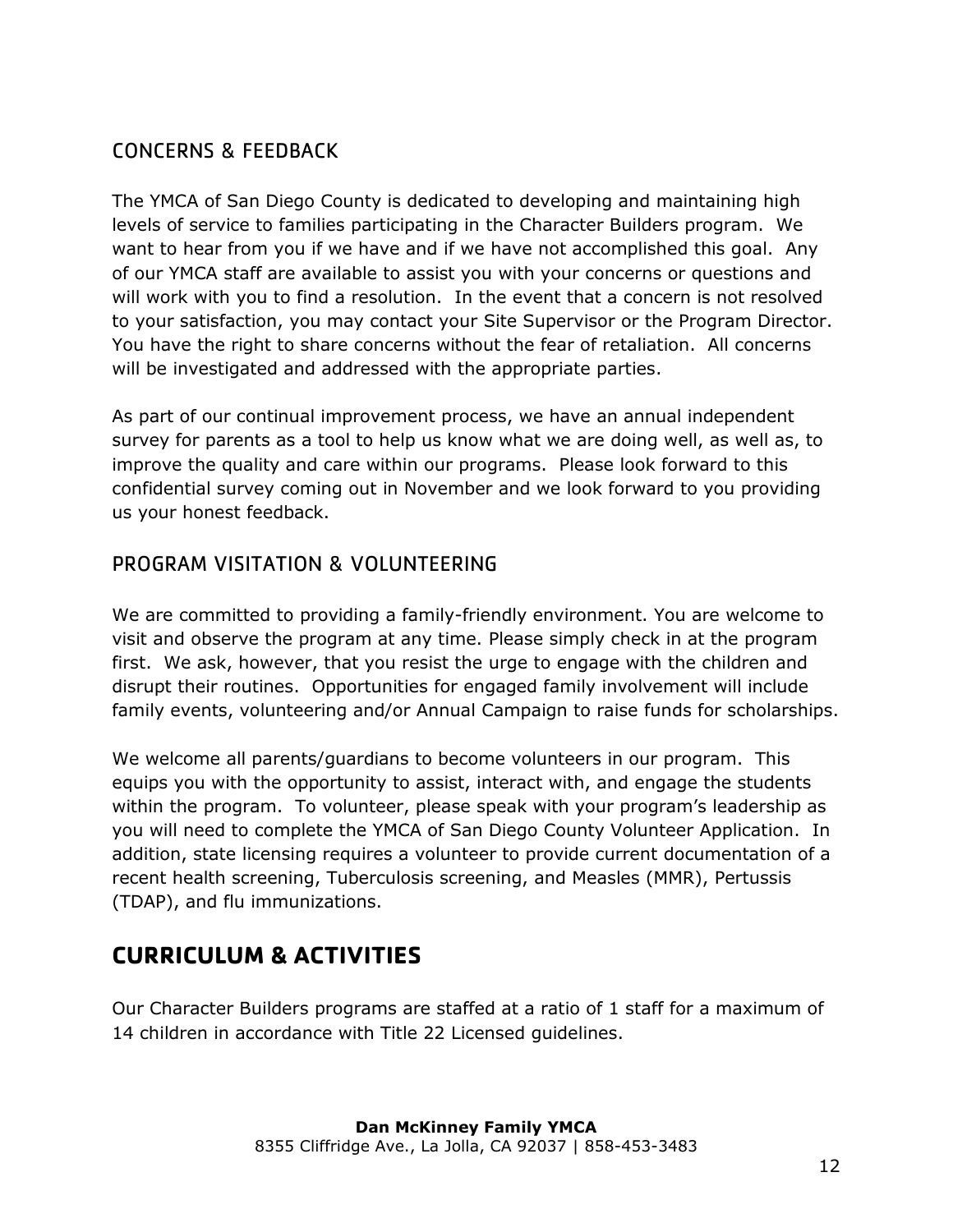Our curriculum is centered in helping children gain new knowledge, skills and abilities, building their confidence, and discovering what they can achieve. We do this through an organized curriculum, as well as, in helping them build friendships where they feel a sense of belonging in the program. The YMCA has three major areas of focus:

**Youth Development:** we engage youth in activities that promote learning. YMCA activities include and encourage problem solving and reasoning skills. We work with youth to be open to new experiences and pursue interests they are passionate about.

**Healthy Living:** we serve healthy snacks and focus on health and wellness by involving youth in activities that keep them physically active, engaging in outdoor moderate to vigorous physical activities, and teaching youth about healthy eating habits such as eating more fruits and vegetables.

**Social Responsibility:** our activities encourage making friends, conflict resolution skills, standing up to peer pressure, valuing differences in others, and creating opportunities to achieve, regardless of ability. In a fun and enjoyable environment we enhance self-esteem, gain greater self-control, and a willingness to volunteer and help others.

There are eight core components that our curriculum focuses on:

- 1. Arts and Humanities: drama, art, music, and poetry.
- 2. Character Development: demonstrating caring, honesty, respect, and responsibility.
- 3. Health, Wellness and Fitness: becoming physically active, eating more fruits and vegetables, leading a more balanced lifestyle.
- 4. Scaffolding: a variety of instructional techniques used to move students progressively toward stronger understanding, gaining confidence, and ultimately, a greater motivation to learn.
- 5. Literacy: reading, writing, speaking, and critical thinking.
- 6. Science and Technology: biology, environmental awareness, and problemsolving skills.
- 7. Service Learning: civic awareness, volunteering and helping others, valuing diversity, and leadership skills.
- 8. Social Competence and Conflict Resolution: strategies to deal with conflict, positive interactions, self-control, and socialization.

Although the framework prescribes eight core areas, Y staff, parent advisory committees and the participants themselves are encouraged to collaborate. This

#### **Dan McKinney Family YMCA**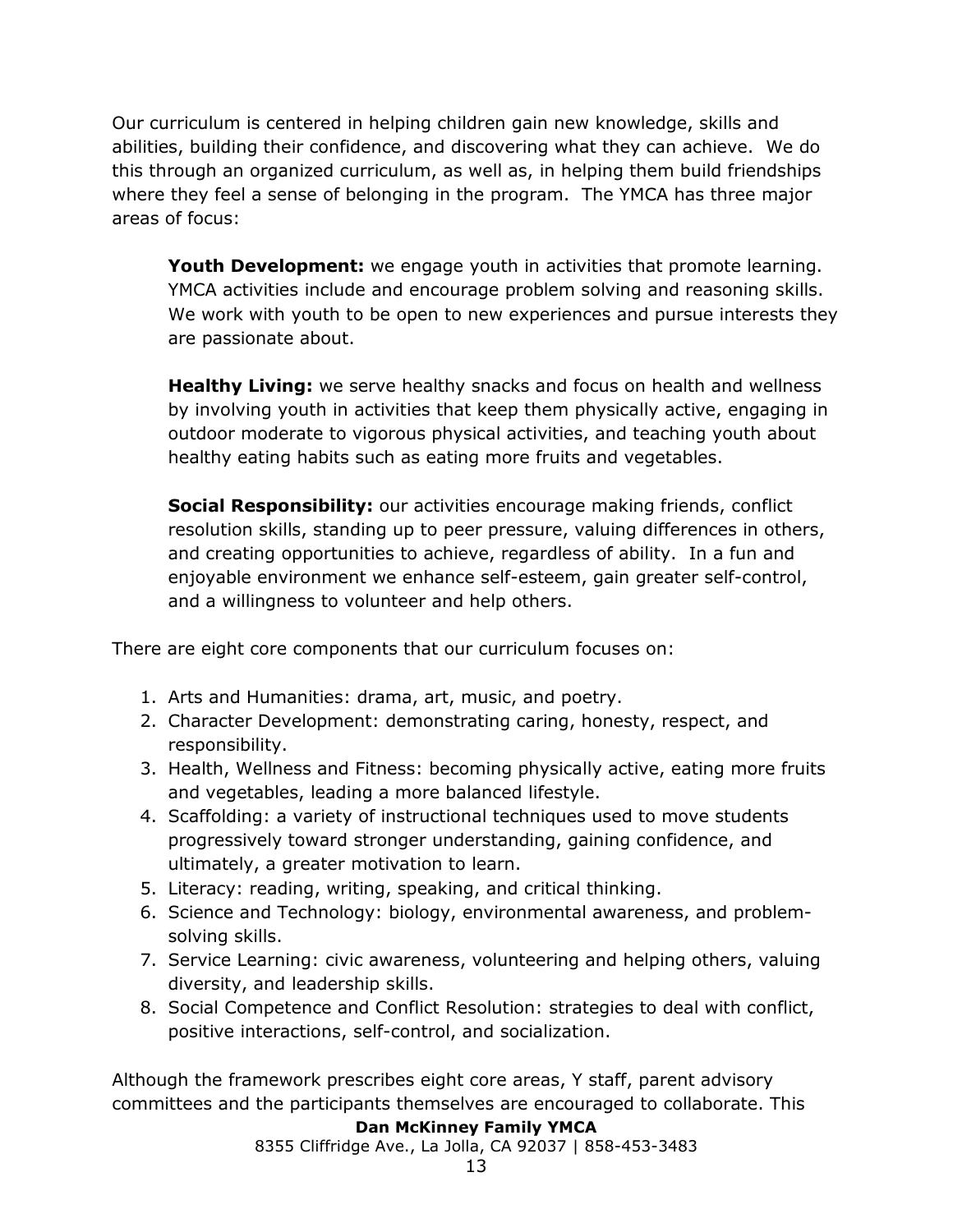collaboration works to design a well-balanced curriculum that meets the needs of children and families.

The specific activities associated with the eight core components generally take place in one, or several, of the following contexts, each of which is balanced throughout the day and week.

- Child Directed: Participants have the option of choosing from several selfdirected interest areas. These can include: art, dramatic play, manipulatives, science, literacy, math, music & movement, and outdoor play.
- Small & Large Group: Staff directed activities challenge the children to work together. These types of activities include: reading circles, indoor & outdoor games, arts & crafts, and service learning projects.
- Lunch & Snack: In most programs where lunch takes place, children will need to bring their own lunch each day. As part of healthy living and eating standards, a nutritious snack containing a fruit or vegetable is served daily within the program. If your child has specific dietary needs or restrictions, please reference the program's snack calendar for days when you may want to provide your own snack.
- Rest Time: A quiet rest time is provided in some of our younger school-age programs. You may be asked to provide a pillow and/or linens if your child attends a program where rest times are taken. Children are required to relax quietly during this time.

With the exception of rest time, each of these components can take place in both outdoor and indoor environments.

## <span id="page-14-0"></span>HOMEWORK SUPPORT

In an effort to help create additional opportunities at home for valuable family time activities, each of our Character Builders programs offers children an opportunity to complete their homework with daily homework support. Our staff are available to provide assistance and basic tutoring. However, students with excessive homework assignments and/or in need of more intensive tutoring may not complete their homework during the allotted program time.

Our philosophy of developing the spirit, mind, and body drives our belief that daily participation in each of the program curriculum areas is vital to developing well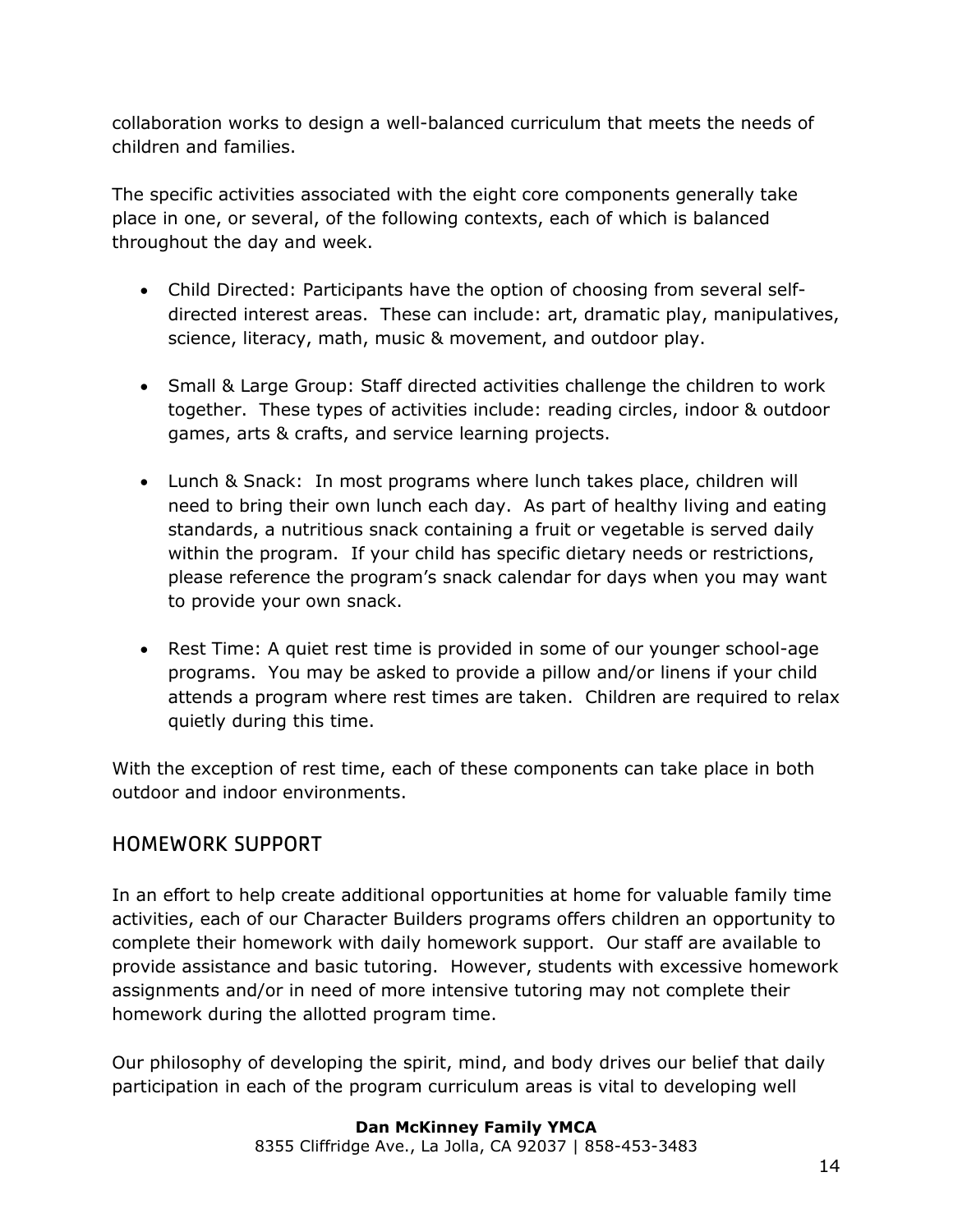rounded, healthy children. Therefore, the time allotted to homework each day, is limited.

We understand that not all families wish for their children to complete their homework in the program, and would rather have them work on it at home. This is a wonderful way for you to connect with what your child is learning. We ask that your child come prepared to engage in a low active, non-disruptive, activity during the daily homework support time.

Upon starting the program, we ask families to complete one of our Homework Contracts with their child. This ensures that your child understands your expectations for how they use the allotted homework time, as well as, informs our team members on how to best support your child.

# <span id="page-15-0"></span>**CHILDREN'S ATTIRE**

Attire should be appropriate for a child's environment and allow participation in a wide range of activities. As many of our activities are outdoors and highly active, close toed shoes are highly recommended, as well as clothing appropriate for the ambient weather. Additionally, based on our daily activities, children may be exposed to materials such as dirt, paint, markers, etc. that can soil clothing.

# <span id="page-15-1"></span>**PERSONAL BELONGINGS**

The YMCA will provide a designated place for your child's belongings during the program. However, personal belongings are the responsibility of the child. The YMCA is not responsible for lost, damaged, or stolen items.

Please discourage your child from bringing toys, games and electronics. The YMCA provides toys and games for the children's use. Toys brought from home often cause problems with other participants or end up lost or broken. Electronics including phones, gaming devices, and tablets should always be left at home.

## <span id="page-15-2"></span>**LOST & FOUND**

If your child loses an item, please ask a YMCA staff to direct you to the lost and found location. Each program maintains a designated area for lost items. Please note that the YMCA is not responsible for these items. Items left for longer than one month may be donated to another charitable organization.

# **Dan McKinney Family YMCA**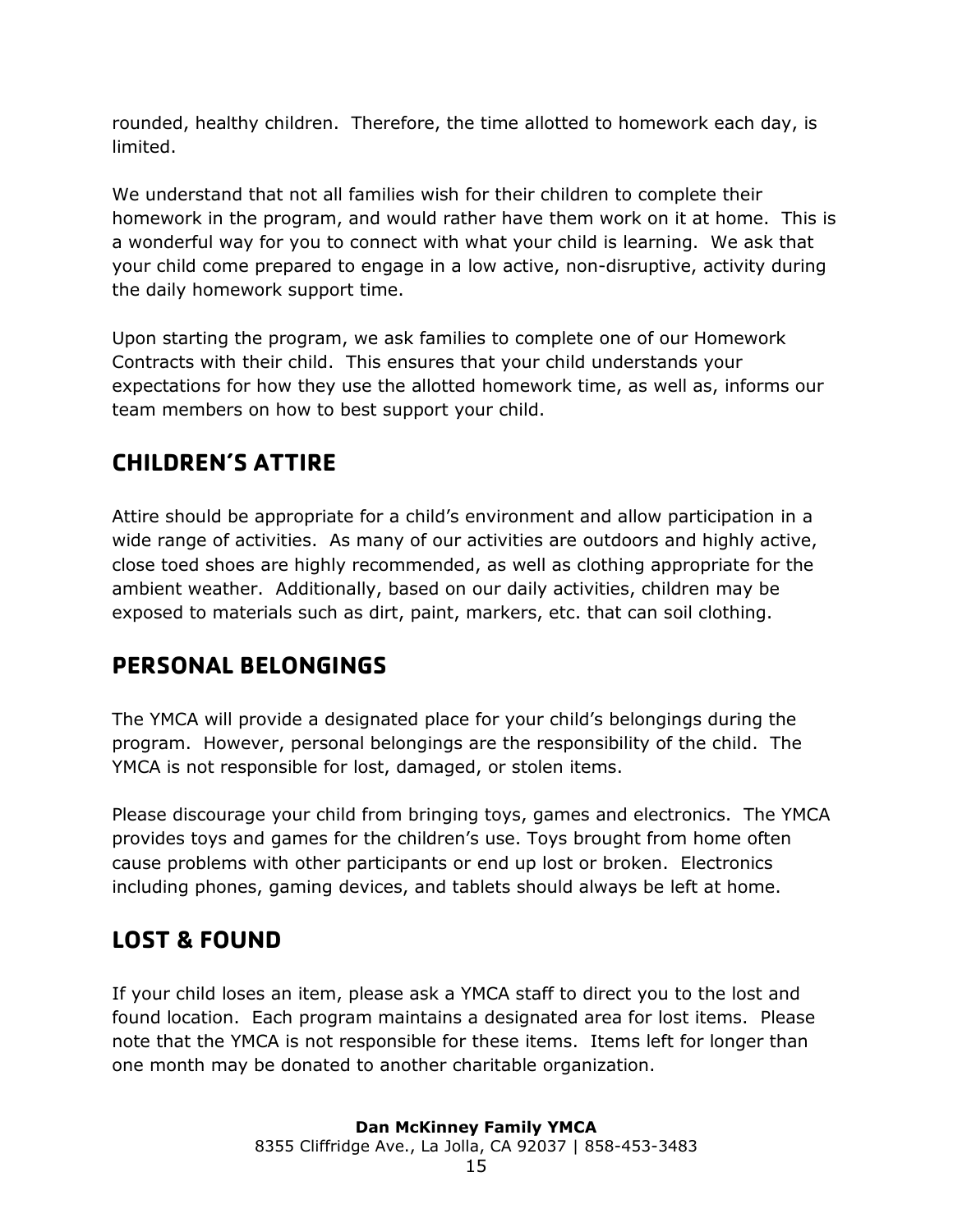# <span id="page-16-0"></span>**BABYSITTING & OUT OF PROGRAM CONTACT**

We hope that you and your child are excited about and have excellent relationships with their YMCA staff members. Please understand that, outside of working hours, YMCA staff may not interact or otherwise have intentional contact with children they meet through YMCA programs, including activities such as baby-sitting or going to birthday parties.

# <span id="page-16-1"></span>**POSITIVE GUIDANCE**

Each program has basic standards which all children are expected to follow. They may be adjusted or reworded slightly at your child's specific program to align with the school's rules, but will include the following elements:

- Show respect for yourself, others, staff, materials, and the environment.
- Be safe and kind in your actions.
- Use honest, kind words and speak for yourself.
- Follow the directions of YMCA staff members.

We understand that children are not always successful in demonstrating these standards and that being a child is a learning process that involves understanding, practicing, and testing different types of behaviors and decisions. We strive to help guide children into becoming caring, honest, respectful, and responsible individuals. Our strategies focus on children learning to become self-sufficient, have selfcontrol, and be responsible for themselves.

#### <span id="page-16-2"></span>GENERAL STANDARDS

Guidance focuses on the expected, appropriate behavior, rather than on the negative, inappropriate behavior.

- Guidance is a process of teaching, learning, and positive reinforcement.
- Developmentally appropriate guidelines are established for the children.
- Limits are set to foster caring, honest, respectful, responsible, and selfsufficient behaviors.
- Positive Guidance is integrated into the overall plan of the program.
- Staff members treat each child with respect and dignity.
- Consequences are developmentally appropriate and designed to teach: belittlement and corporal punishment are never allowed.
- Behavioral concerns of individuals are not discussed with other parents.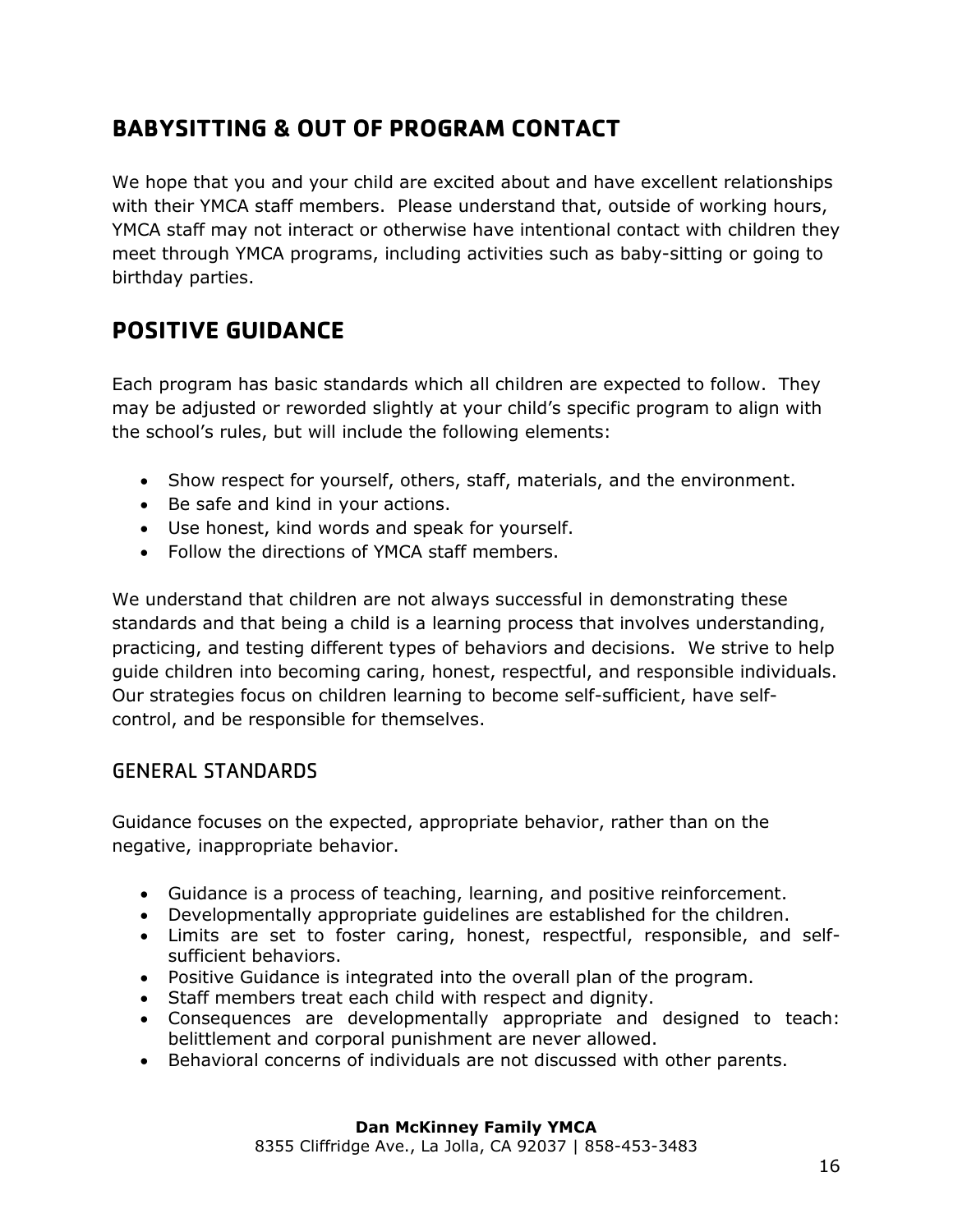## <span id="page-17-0"></span>CONSEQUENCE SEQUENCE

For minor concerns, staff members will work with individual children to create learning opportunities. Potential strategies may include:

- Reasoning and education.
- Redirection to another activity.
- Taking a break from the current activity.
- Being provided time to think or calm.
- Having a conversation with staff or other students about their decision making process.
- Follow-up behaviors to rectify the situation.
- Revisiting the rules and standards of the program.
- Discussing the YMCA core values of Caring, Honesty, Respect and Responsibility.

Unfortunately, not all behaviors are minor. When the above steps are ineffective in redirecting behavior, the following steps may be taken:

- A parent/guardian will be called.
- The child may be sent home for the day.
- A family conference to discuss and create a strategies for success plan.
- For unacceptable or continuous behaviors, the child may be suspended for a pre-determined length of time.
- Behavior that is continually disruptive, unacceptable, and/or dangerous may result in termination from the program.

It is our goal to inform families of all major behavior challenges within the program. We do this in an effort to share our experiences and learn best strategies from each other as partners with families, working toward the success of each child.

The YMCA works as a partner with the school your child attends. When a child is sent home or suspended from school, they may not attend the Y program on those days. No credit or refunds for the program will be given.

#### <span id="page-17-1"></span>UNACCEPTABLE BEHAVIORS

- Causing harm to oneself, other youth, staff, or property.
- Threats of harm to oneself or others.
- Continuous inability to adhere to program guidelines.
- Willfully leaving program boundaries.

#### **Dan McKinney Family YMCA**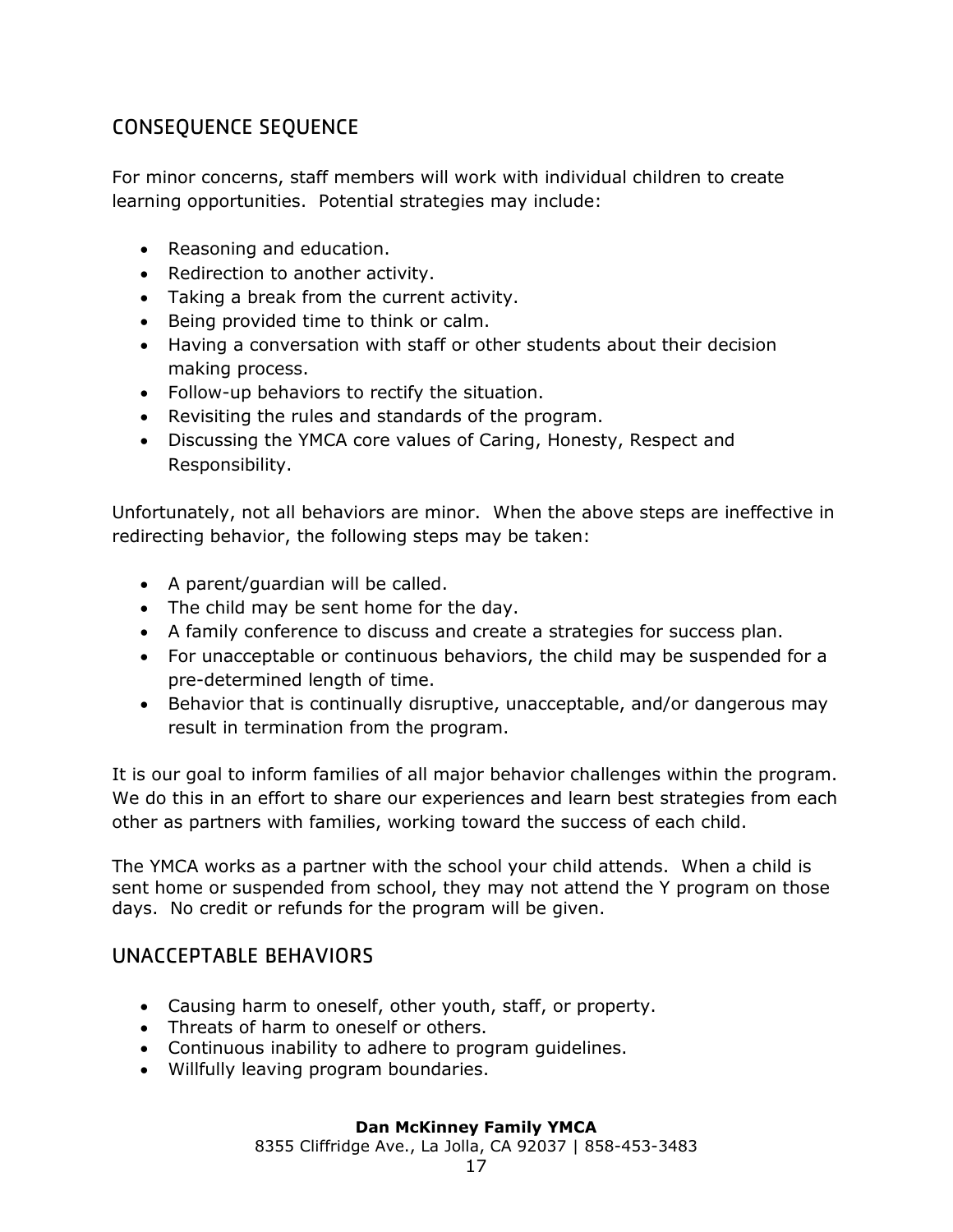# <span id="page-18-0"></span>**PARENT/GUARDIAN CONDUCT**

It is important that all adults present around children in YMCA programs act as role models for the children. The YMCA of San Diego County believes that all persons deserve to be treated with respect, in a safe environment.

The YMCA of San Diego County Parent/Guardian Code of Conduct details acceptable conduct as required of all parents, guardians, family members, and authorized pickups. The complete Code of Conduct is posted at the program location and is available upon request.

Persons entering the program are expected to:

- Ensure the safety of all children by following all guidelines as outlined in this Family Handbook.
- Act in the best interest of the children, staff, and other families.
- Allow YMCA staff to handle all disciplinary situations with children who are not your own.
- Respect the confidentiality of the children, staff, and other families.
- Refrain from the use of profane, insulting, harassing or otherwise offensive language.
- Refrain from harassing, threatening, or offensive behavior.
- Refrain from entering the program area under the influence drugs or alcohol.
- Refrain from smoking and vaping or using alcoholor drugs in or around the program area..

Individuals who do not abide by the Code of Conduct may lose the privilege of entering the program space and/or dropping-off/picking-up children from the program and their child may be removed from the program.

In the event that a staff member suspects a person picking up a child of being under the influence of drugs or alcohol, they will contact the local authorities.

#### <span id="page-18-1"></span>CUSTODIAL CHALLENGES

YMCA staff are dedicated to providing excellent experiences for the children we have the honor of serving. However, staff are not responsible for mediating custodial disputes in relation to the children. For children in these circumstances: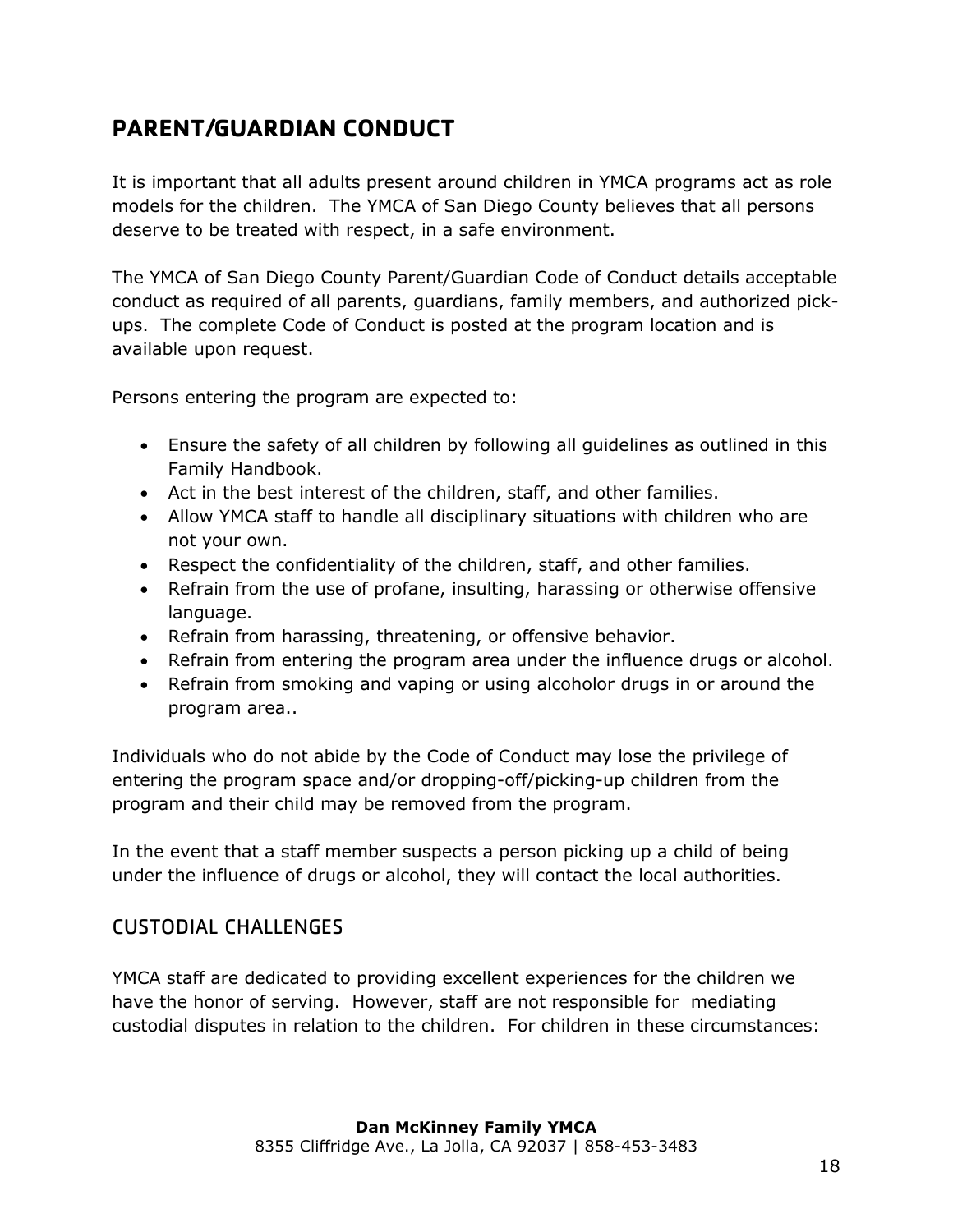- Please do not provide the YMCA or YMCA staff with custodial or court documentation.
- YMCA staff will monitor authorized pick-ups as determined by the registering parent/guardian and only allow pick-ups that are authorized. It is up to all individuals involved to honor court determined authorizations, agreed upon dates, and times.
- Understand that parents/guardians are solely responsible for following any court decisions or agreements. YMCA staff are not to provide enforcement nor monitoring of these decisions beyond listed authorizations.
- Any perceived indiscretions in relation to court decisions or agreements need to be addressed with the proper authorities, not YMCA staff members.
- Parents/guardians are expected to work together to ensure the implementation of a plan that allows YMCA staff to remain uninvolved and to focus on program operation.

Placing YMCA staff in a situation where they are requested or expected to enforce or monitor custodial challenges may result in suspension and/or termination from the program.

# <span id="page-19-0"></span>**TERMINATION**

The YMCA does not make it a regular practice to suspend or remove children from our programs. However, the YMCA reserves the right to do so if a child's behavior is not conducive to the safety and wellbeing of themselves, other children, or staff. The YMCA also reserves the right to terminate services for breach of standards, financial components, or inappropriate behavior of parents, guardians, or persons dropping-off and/or picking-up children from the program.

The YMCA may immediately terminate a child's enrollment for any of the following reasons, including but not limited to:

- Non-payment, late-payment, or NSF payment of program fees.
- Failure to adhere to the sign-in and/or sign-out procedures.
- Parent/guardian is late picking up their child after the program closes on multiple occasions or a single excessive occasion.
- Consistent failure to notify the YMCA that your child will be absent (afterschool programs)
- Behavior that is continually disruptive or dangerous to others, themselves, or staff.
- Refusal to attend family conference meetings for continuously disruptive behaviors.

#### **Dan McKinney Family YMCA**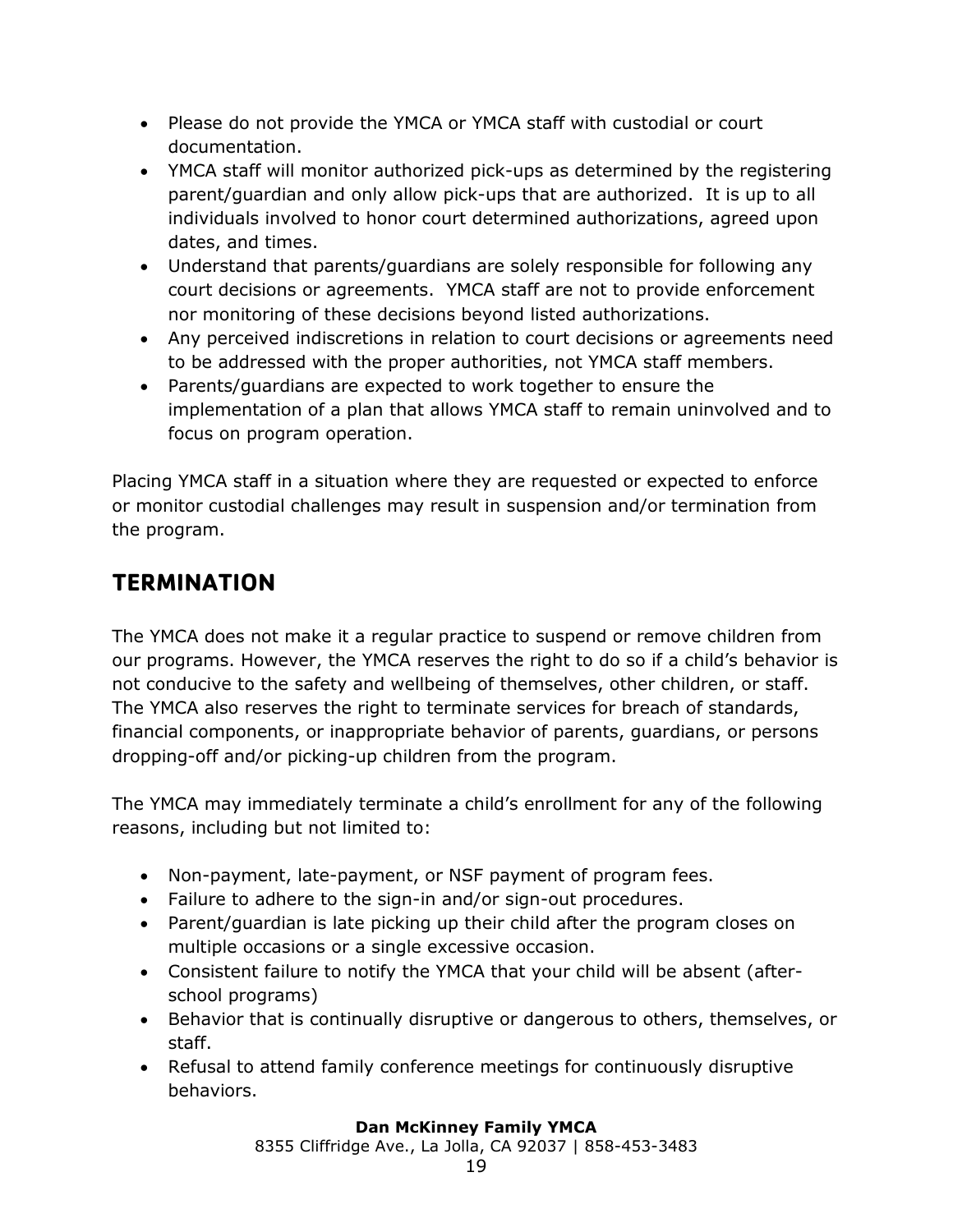- Behavior that is destructive to property.
- Any single incident that is deemed by the Program Director to be dangerous, harmful or disruptive.
- Licensing/enrollment forms that are inaccurate and/or not up to date, including incorrect emergency names and phone numbers.
- Failure to adhere to the Parent/Guardian code of conduct.
- Involving YMCA staff in custodial disputes.

# <span id="page-20-0"></span>**HEALTH & SAFETY**

The health and safety of each of the children and staff is the primary focus of each of our programs. The wellness of each individual should be considered prior to all other needs and conveniences. Please familiarize yourself with the following sections and help us keep everyone safe and healthy.

#### <span id="page-20-1"></span>**MEDICATIONS**

Children needing to take medications during program operation need to have their medication stored and administered by YMCA staff members.

Any medication needing to be administered during program hours must:

- Be accompanied by a Parent Consent for Administration of Medication: form LIC 9221, available at your program.
- Be brought to the program in its original prescription container clearly labeled with:
	- o the child's first and last names.
	- $\circ$  the date that either the prescription was filled or the recommendation was obtained from the child's licensed health care provider.
	- o the name of the licensed health care provider.
	- $\circ$  the expiration date of the medication or the period of use of the medication.
	- $\circ$  the manufacturer's instructions or the original prescription label that details the name and strength of the medication.
	- $\circ$  the instructions on how to administer and store the medication.
- All information must be legible for it to be accepted.
- Types of medication listed under Incidental Medical Services must also meet additional requirements.

YMCA staff members are not allowed to administer any over-the counter medication such as aspirin, cough medicine, or Benadryl without it being a prescription with

#### **Dan McKinney Family YMCA**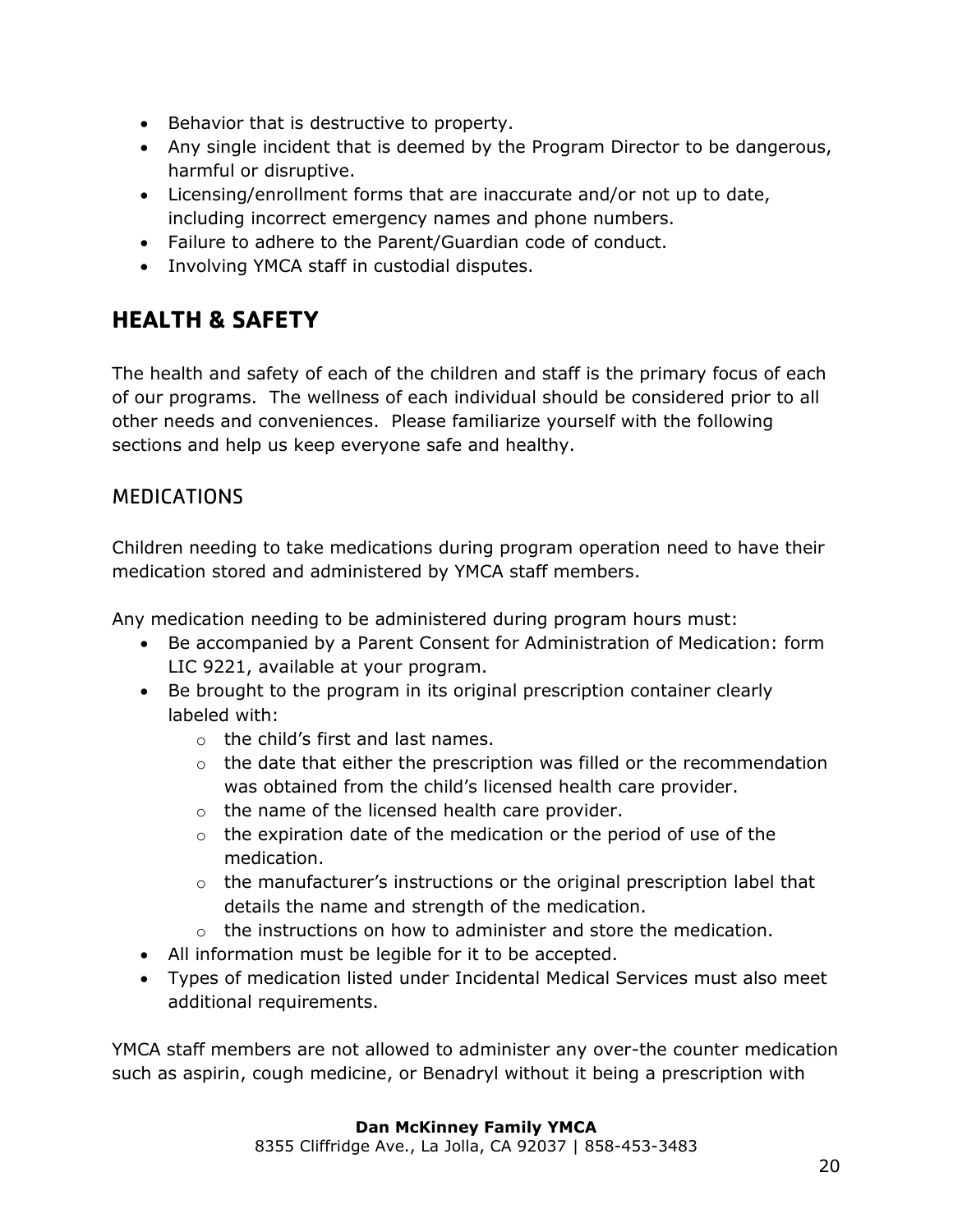written instructions and dosage provided by the child's physician. Nor are children allowed to self-administer or carry medication on them (or in their belongings) while in the program.

#### <span id="page-21-0"></span>INCIDENTAL MEDICAL SERVICES

Our programs provide limited incidental medical services if they are prescribed by a physician and specific California State Licensing requirements are met prior to providing the service. As part of these requirements, additional paperwork and forms will be necessary, as well as, our staff members who will be working directly with your child will need to be trained by the physician or a person authorized by the physician in administering the appropriate service. These forms can be acquired through your local YMCA branch.

Types of incidental medical services we provide are:

**Blood-Glucose Monitoring**: A trained staff member may perform blood glucose testing for the purposes of monitoring a child diagnosed with diabetes.

**Inhaled Medication**: A trained staff member may administer inhaled medication prescribed for the child to control lung-related illness (including, but not limited to, local held nebulizers).

**EpiPen Jr. and EpiPen**: A trained staff member may administer this medication to, a hypersensitive (allergic) child in the event of an allergic emergency.

**Glucagon Administration**: A trained staff member may administer glucagon for a child diagnosed with diabetes in the event of a severely low blood sugar level resulting in disorientation, seizures, convulsions, or unconsciousness.

**Gastronomy Tube Care**: A trained staff member may administer a G-tube as a feeding to allow liquid nutrients to be delivered directly into the stomach if the child is unable to eat or unable to eat enough to remain healthy.

#### <span id="page-21-1"></span>ILLNESS & EXCLUSION

If your child becomes ill during program hours, he or she will be isolated from the other participants and you will be contacted to pick up within one hour of notification. The YMCA is not equipped to handle ill children beyond securing their immediate comfort. Please be sure to keep the YMCA informed of any changes in

#### **Dan McKinney Family YMCA**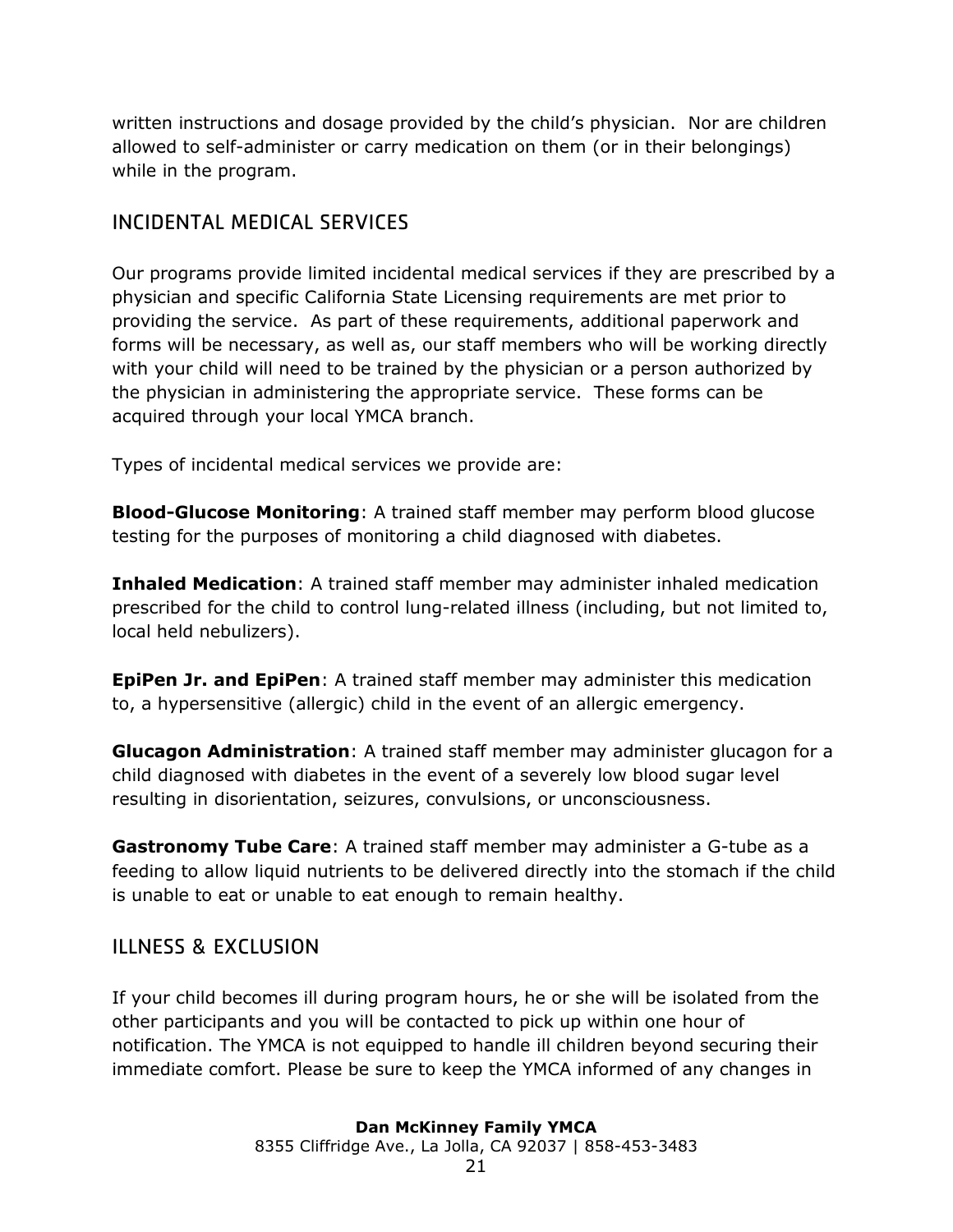your work or emergency phone numbers. If you cannot be reached, we will contact someone you have authorized.

For your child's comfort and wellbeing, as well as, the safety of staff and the other children, children need to stay home if they:

- have a fever over 100° F or had one during the previous 24 hours
- have a cold with heavy nasal discharge
- have a constant cough
- have contagious symptoms (an active cold, sore throat, vomiting, sniffles, coughs, fever, rash, diarrhea, etc...)

If a child is sent home from school for illness, they may not attend the Character Builders program on that day. In addition, children who do not attend school on a given day may not attend the Character Builders program that afternoon.

Should there be an outbreak of a communicable disease, parents will be notified in writing and the center will be properly treated. Our priority is the safety and wellbeing of all children in our program. We will make every effort to treat the facility by the next business day, however major or more complicated outbreaks may require a period of non-operation in order to ensure the safety of the children.

Parents can help to prevent the spread of communicable diseases by conducting routine screenings, and when ill, keeping the child home until cleared by a physician.

## <span id="page-22-0"></span>**SUNSCREEN**

We highly recommend taking appropriate precautions to protect your child from the sun. Many of the program activities will take place outdoors and appropriate protection is necessary to keep children safe.

We recommend:

- Wearing appropriate clothing based on the weather conditions: hats, long sleeves, long pants.
- Applying sunscreen to your child prior to attending.
- Providing sunscreen to be kept at the program and signing the Sunscreen Permission waiver for staff to be able to administer and/or apply it to your child.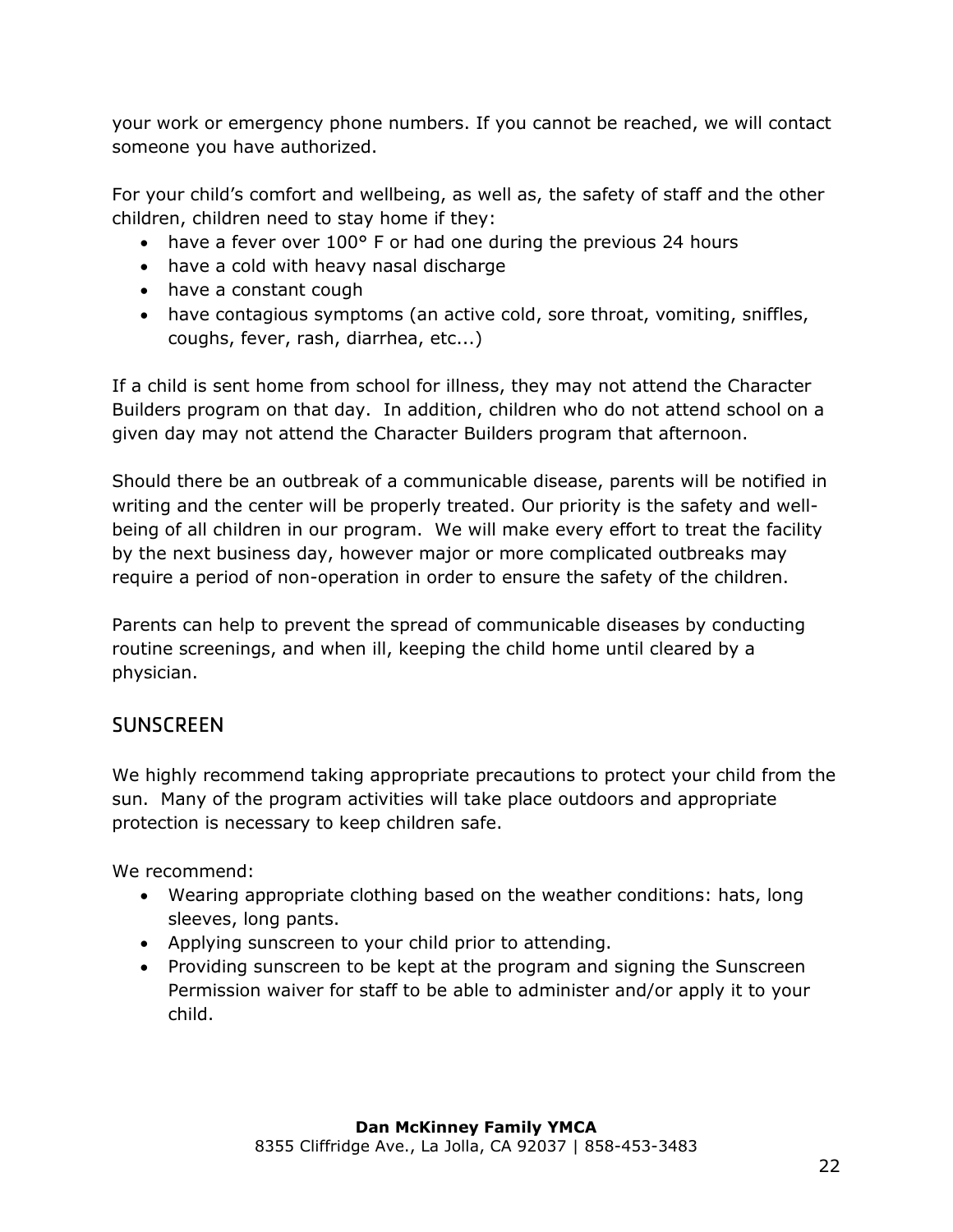## <span id="page-23-0"></span>LICE

School-age children who are found to have lice during the school day must be picked up from school at school dismissal and will need to be excluded from the YMCA program for that day. They will be allowed to return to our program the next day, once they have been treated.

When a child is identified as having live head lice during YMCA program hours, the child will be isolated from the other children and you will be contacted for pickup within an hour of notification. They will be allowed to return to our program the next day, once they have been treated.

#### <span id="page-23-1"></span>INJURIES

All YMCA staff members are trained in first aid and CPR. Each of our program areas and/or staff members are equipped with basic first aid kits. In the event of a minor injury, our staff will provide the basic care necessary for your child. You will be notified of your child's injury with either a written "ouch" slip and/or a conversation with our staff at pick-up time.

If the injury is serious, first aid will be administered and the parents/guardians will be contacted immediately to assist in deciding an appropriate course of action.

If the injury is life threatening, EMS (911) will be contacted, parents will be notified, and a staff member will accompany EMS and the child to the hospital with the appropriate personal documentation. YMCA staff may not transport program participants in personal vehicles. Please note: all expenses for emergency medical care are the responsibility of the child's parent or guardian.

Anytime a participant hits his/her head, a parent or guardian will be contacted and YMCA concussion protocols will be followed, if appropriate in the circumstances.

#### <span id="page-23-2"></span>**EMERGENCIES**

Emergency drills such as fire, earthquake, and lockdown are scheduled regularly to ensure the staff and children are prepared in the event of an emergency. In the case of an actual emergency, parents/guardians will be notified of their child's wellbeing as soon as possible. If your child's site must evacuate due to an emergency, participants will go to the site listed on the "Emergency Disaster Plan" located on the parent board at each site. Check our websites at www.ymca.org during natural disasters for updated information on YMCA branch emergency care.

#### **Dan McKinney Family YMCA**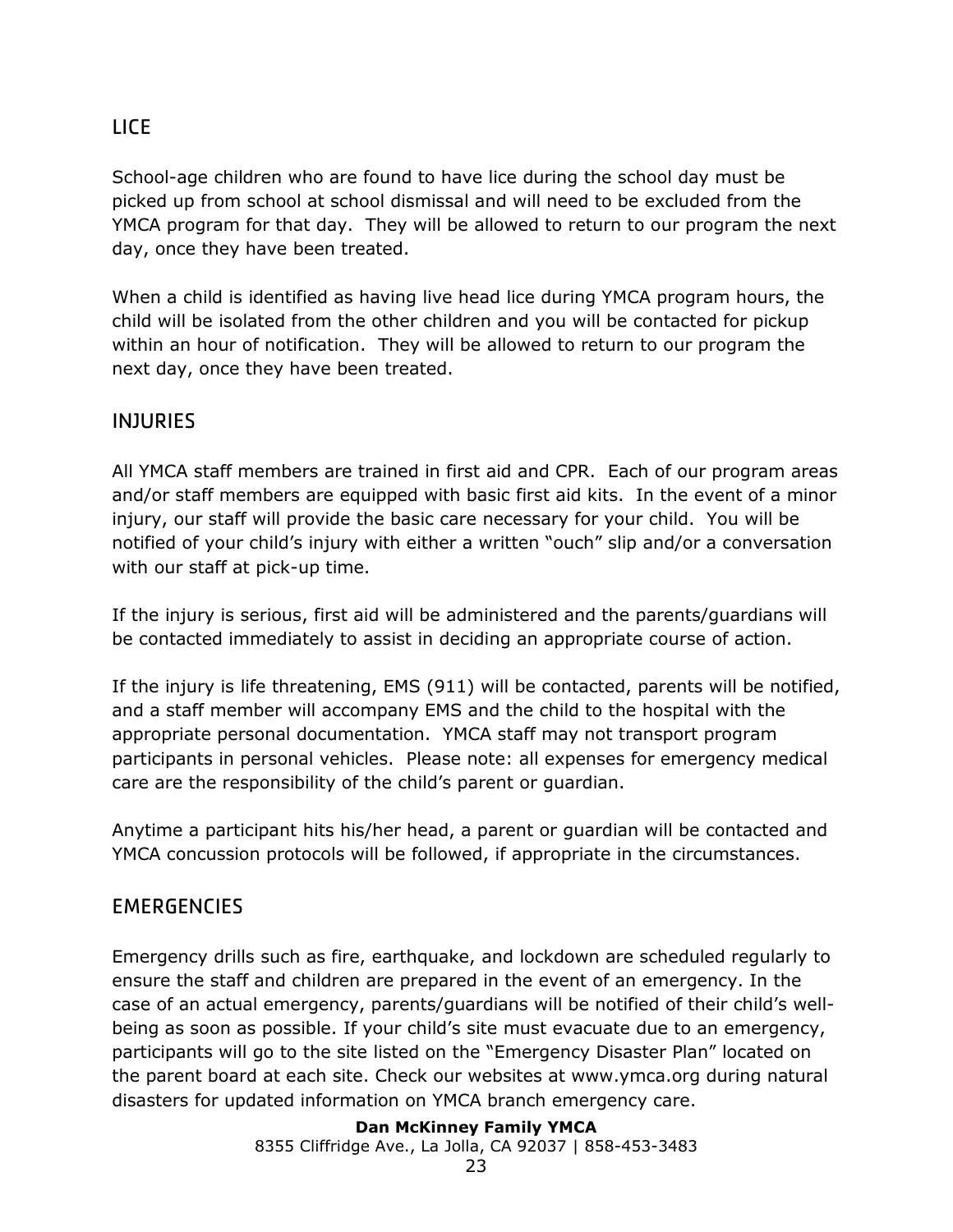In the event of a site lockdown, parents/guardians will have to wait until the lockdown is lifted by the authorities prior to being allowed to pick their children up from the program.

Please understand that during an emergency, our first priority is caring for the children and ensuring their safety. Therefore, though it is our goal to keep everyone as informed as possible, individual communication to each of the parents/guardians may not be immediately forthcoming.

There will be no refunds or credit given for closures due to emergencies or natural disasters.

## <span id="page-24-0"></span>CHILD ABUSE PREVENTION

The YMCA of San Diego County values all children and makes their safety a priority. Section 11166 of the California Penal Code requires any Child Care Custodian (includes teachers, licensed day care workers, administrators, foster parents and group home personnel), medical practitioner, or employee of a child protection agency who has knowledge of or observes a child or suspects the child has been a victim of child abuse, to report the known or suspected instance of abuse to a protective agency immediately. A phone call and written report will be filed within 36 hours of receiving the information concerning the incident.

If you suspect abuse, call the Child Protective Services Child Abuse Hotline at (800) 344-6000.

## <span id="page-24-1"></span>**STATE LICENSING**

All YMCA of San Diego County Character Builders, Preschool, and Infant/Toddler programs are licensed by the State of California. For more information on state licensing:

State of California Department of Social Services Community Care Licensing 7575 Metropolitan Drive, Suite 110 San Diego, CA 92108 619-767-2200